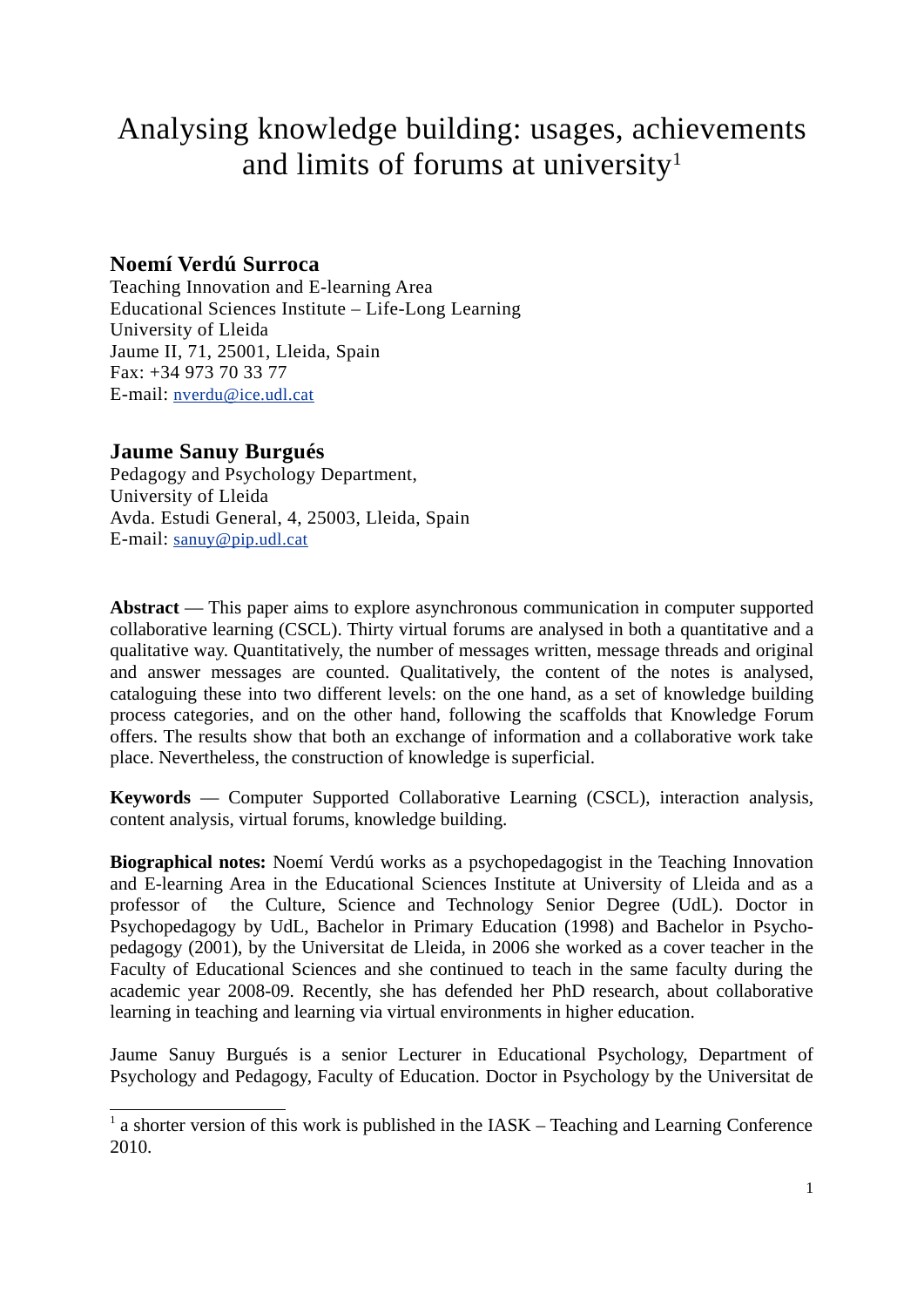Barcelona,1988, he began his research in the Department Sciences and Behaviour Methodology at Universitat de Barcelona. He wrote his PhD on the memory knowledge representation and the process of deficiency.

He has actively participated in the management of responsibilities at Universitat de Lleida (Director of the Department of Pedagogy and Psychology, vice-Dean of the Universitat de Lleida, ...).

Both authors are members of the Cognition and TIC (COnTIC) official research group. We thank the funding of the UdL's projects MQD-2006 A and B modalities.

## **1 INTRODUCTION**

Information and communication technologies (ICT) are tools that can be found nowadays in almost all the institutions of our society. ICT is being used in the educational field as a resource with a great potential of capacities and uses that provide multiple learning and evaluation methodologies. Recently, there has been an increase of virtual campuses as educational institutions see virtual campuses as a helpful resource for teaching and learning processes.

One of the most interesting contributions of ICT is the possibility to communicate in a virtual and asynchronous way. Multiple researchers have studied the possibility that the interactivity with peers and social nets in learning have facilitated the learning process.

As Black (2002) has proposed, a virtual classroom should have two objectives: on the one hand, facilitating advanced educative experiences more fluidly among students and, on the other hand, increasing the effectiveness and the quality of the education through collaborative learning processes helped by ICT.

According to Dewiyanti *et al.* (2007), these virtual environments let students exchange information and work all together thinking their own ideas in a critical way, so that they can negotiate them with their peers and reach conclusions.

Without any doubt, the fact of setting adequate communicative channels among participants is a vital aspect in order to foster successful interactivity and a significant exchange of informa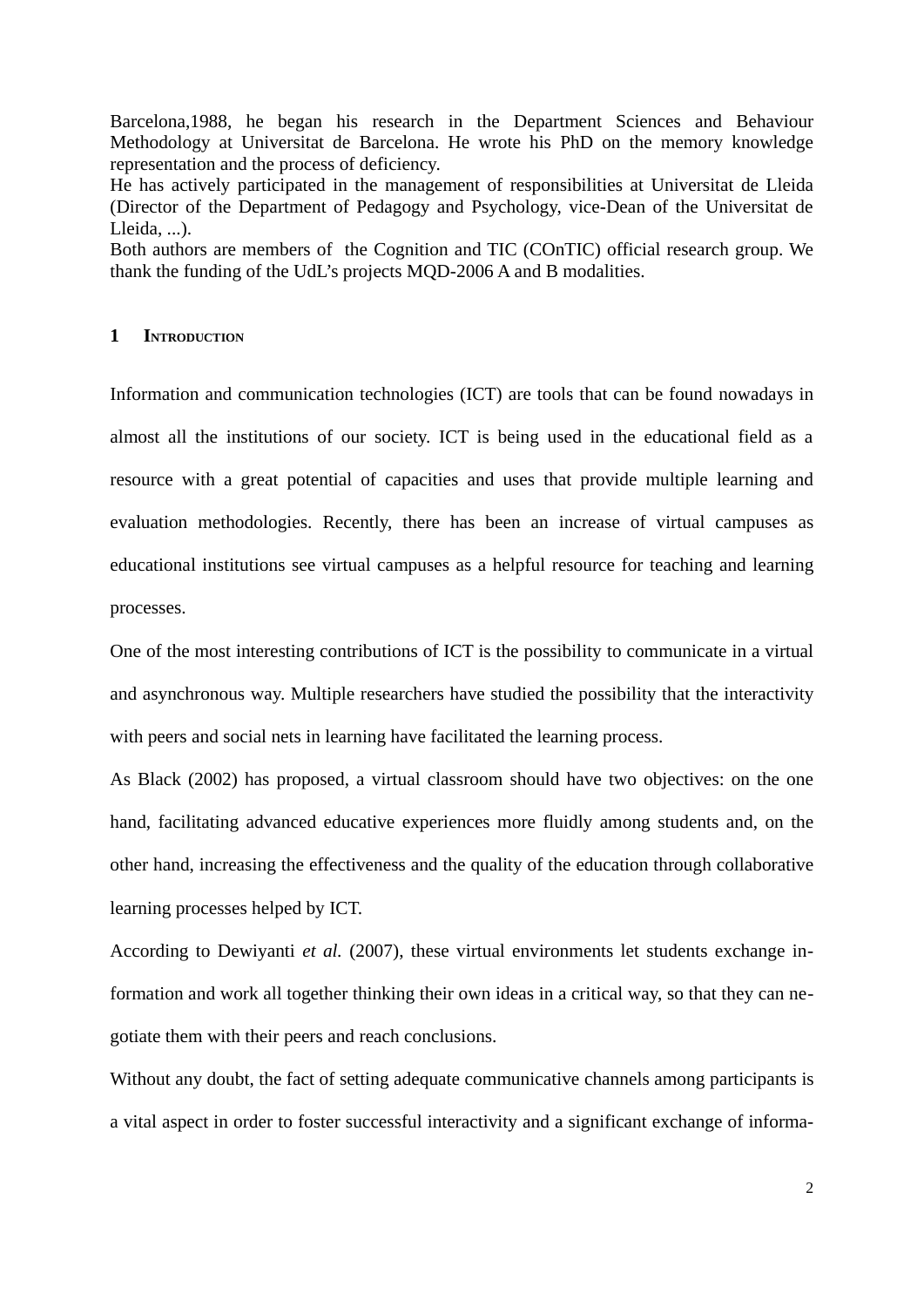tion.

Nevertheless, the possibilities that collaborative learning offers are not easy to put into practice. It is necessary to bear in mind that the basic factors to guarantee the success of CSCL processes are many and very different, ranging from aspects related to personality (Addison and Hutcheson, 2001), to popularity among students and learning features (Prinsen, Volman and Terwel, 2007). Therefore, observing all these multiple aspects and features, selecting a set of knowledge becomes very important Veermans and Cesareni (2005).

The aim of this study is to explain the research that has been done with virtual forums in the collaborative environment Knowledge Forum. Thirty forums of different subjects from the University of Lleida have been analyzed.

This paper examines specifically the variability of pedagogical uses in the Knowledge Forum, tries out the viability of a set of methodological resources in order to analyze asynchronous forums and esteems when authentic collaborative knowledge processes take place. First of all, students had been asked to answer a preliminary questionnaire through which data about their ability for using programs and students' attitudes towards ICT was gathered. Secondly, students participated in forum activities. The resulting data was analyzed in both quantitative and qualitative ways. Quantitatively, we collected the number of messages, the number of students, the number of participants, the number of words, the tutor messages, the student messages, the number of original messages, the number of threads and the number of messages existent for each thread. Qualitatively, the content of every message has been analyzed too. Taking the *idea* as the unit of analysis, messages have been analyzed at two levels: on the one hand, as a set of knowledge building process categories and on the other hand, following the scaffolds given in the collaborative virtual environment Knowledge Forum. Both category systems are explained in this article. Finally, the results and conclusions reached are shown.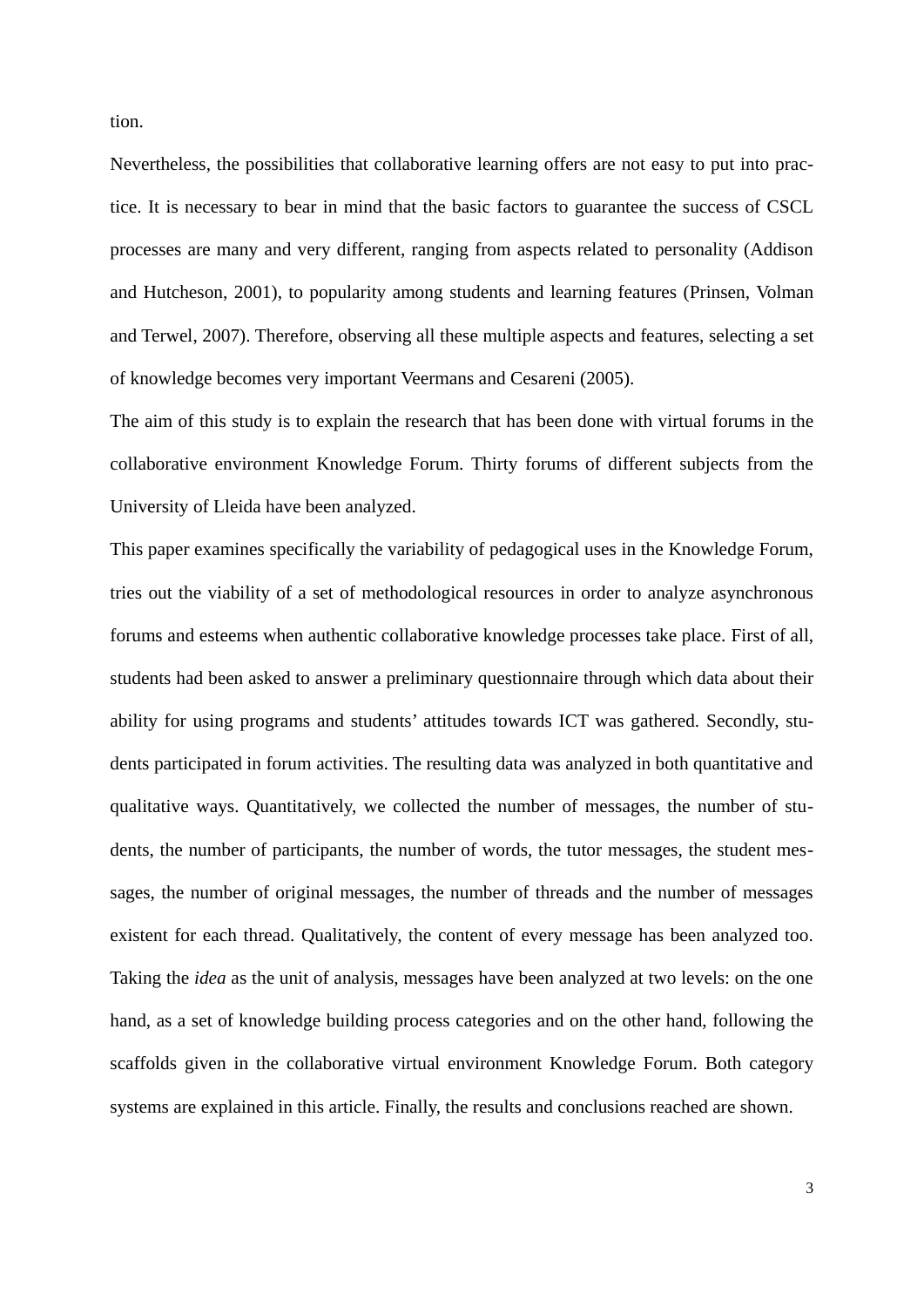# **2 CONTEXT AND METHODOLOGY**

### **2.1 Computer Supported Collaborative Learning (CSCL)**

Knowledge has been always considered, up until a few years ago, as an individual process. With the introduction of ICT in learning processes this idea of a student getting information given by a teacher in a classroom has become obsolete. When elements like ICT, collaboration, e-learning, blended learning and so on, are included in education, we must change our perspective on teaching and the learning processes. One of the most important changes is that, now, each student participates actively of his or her learning process, and the teacher takes a second place, guiding and helping, but always considering that students must have an active role.

Both blended learning and e-learning are very important in order to increase and improve the teaching and learning processes. Collaborative learning has a crucial influence on these learning processes and as Black (2002) states, group working facilitates a lot the task of learning problem and complex task solving. Moreover, collaborative learning implies that: first, students work collaboratively on shared activities; second, students develop responsibility while they are carrying out shared activities; and third, they exchange information in order to build up shared knowledge. This knowledge, obtained after a collaborative task, improves individual learning processes.

Having mentioned the advantages of collaborative learning and bearing them in mind together with ICT, we could reach high-quality collaborative virtual learning processes. As an upshot of this match between collaborative learning and ICT, what results is called CSCL.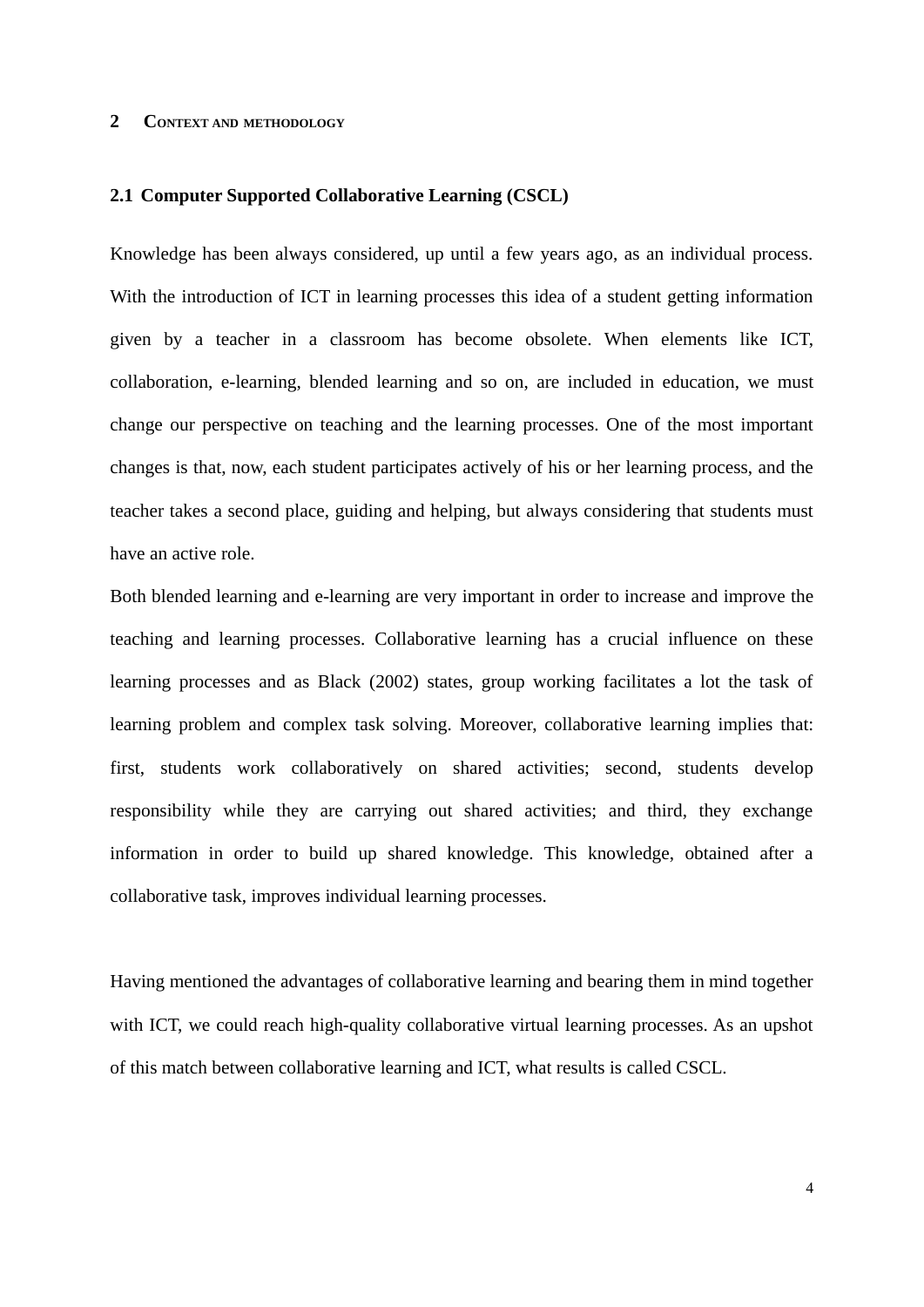The acronym CSCL has its origin in the First International Conference on CSCL –University of Indiana 1995- where the educational science discipline referred to computer supported collaborative learning is first found (Koschmann, 1996). Following the contextualization done by Van Drie, Van Boxtel and Van der Linden (2006), CSCL is defined as: a learning environment that allows easy access to information and in which individuals can share knowledge and/or build knowledge through communication and interactivity.

The aim of this knowledge building requires the following aspects: that the student has the responsibility or the control of the knowledge building processes, that the student understands that knowledge is a continual process of building ideas, to have a technology which helps to make transparent and explicit the ideas so that they can be improved, to have social approval in knowledge creation and to have a knowledge building community net (Scardamalia, 2004).

In figure 1 the circuit of the social construction of knowledge implies that two or more individuals explain their ideas and publish them. While a debate is being developed, different points of view are enriched and participants can reach a final idea which becomes the object of knowledge. Hence, the building of knowledge as a learning object is very important because students create shared contents.

Collaborative learning - which includes the use of tools in order to foster virtual participation (De Wever *et al*., 2006) - goes beyond the acquisition of knowledge through individual learning, becoming a collaborative construction. However, the interrelation between learning and technology may arise complex situations (Stahl, Koschmann and Suthers, 2006). This implies that students must express their thoughts (ideas, opinions) and they must also take into account the points of view of others. Hence, there are cognitive and social conflicts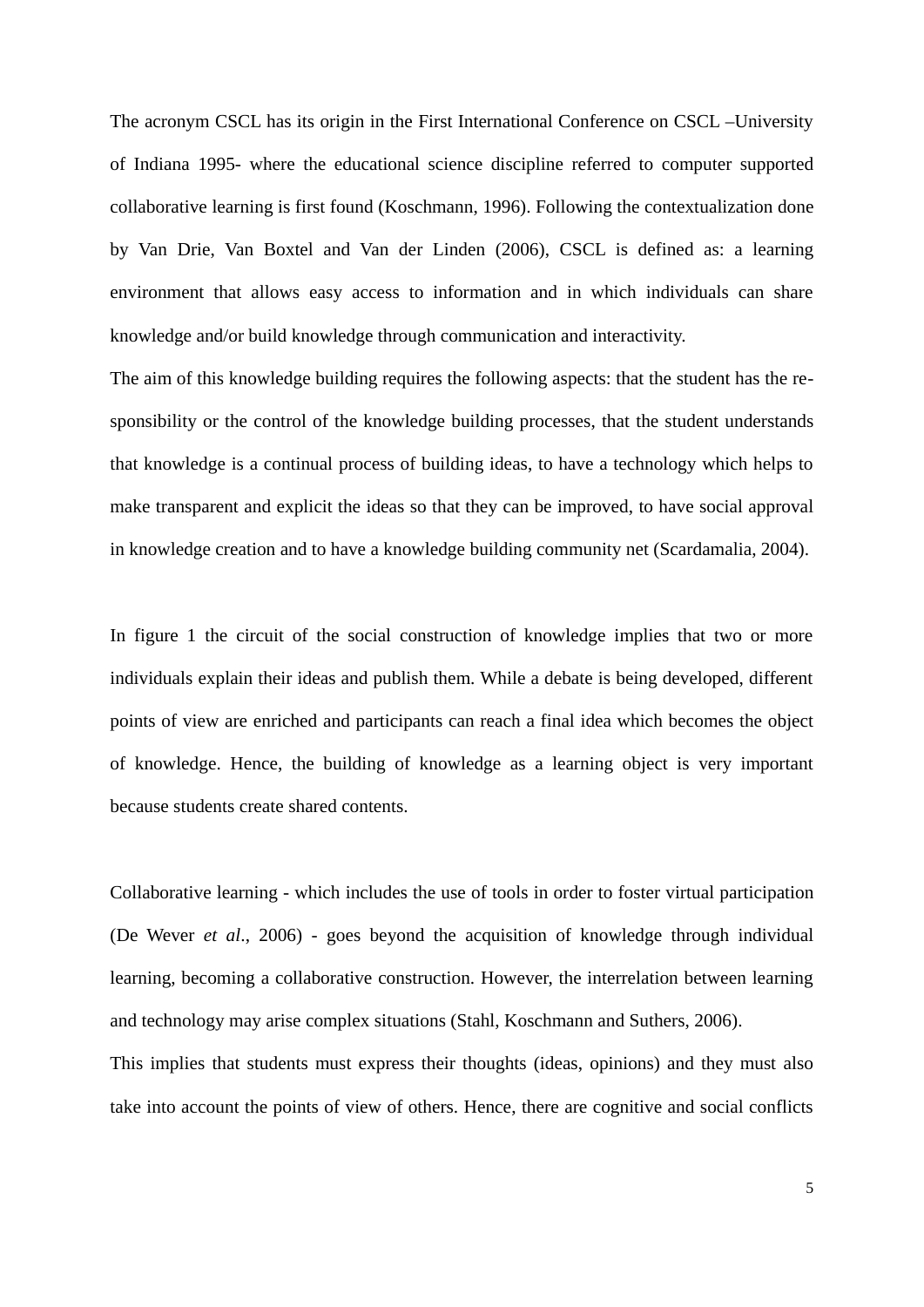which should be solved by each student. This interactivity means rich educative experiences that help students observe and analyze their environment in a more objective way. Moreover, these experiences improve the students' participation in more significant cognitive activities. The individual advantages that the collaborative learning brings go beyond the academic context. Students acquire new skills and knowledge and with them they can easily develop further in other contexts. For instance, social skills used in virtual forums can be useful for students in future working environments.

As it has been mentioned in the introduction of the present article, we have taken the *idea* as the unit of the qualitative analysis. Thus, a message or a note can have more than one idea. Different authors have also taken the idea as the unit of analysis, for instance Salovaara (2005), Strijbos (2006) and De Smet, Van Keer and Valcke (2008). When we decided to take it as the center of the analysis, we realized that there were different studies which considered other units of analysis. For example Timmers *et al*, 2008; Veermans and Cesareni, 2005; Bonnett *et al*, 2006; Zemel *et al.*, 2007; Valcke, 2006, have incorporated the *whole message*. De Wever *et al.*, 2006 centered on *topics* and Cacciamani andFerrini (2007) took as the unit of analysis a sentence limited by punctuation mark.

# **2.2 Aims**

- To explore the variability of pedagogical uses which take place in the same asynchronous environment (Knowledge Forum).

- To try the viability of a set of methodological resources in order to analyze asynchronous forums.

- To estimate when processes of authentic collaborative knowledge building take place.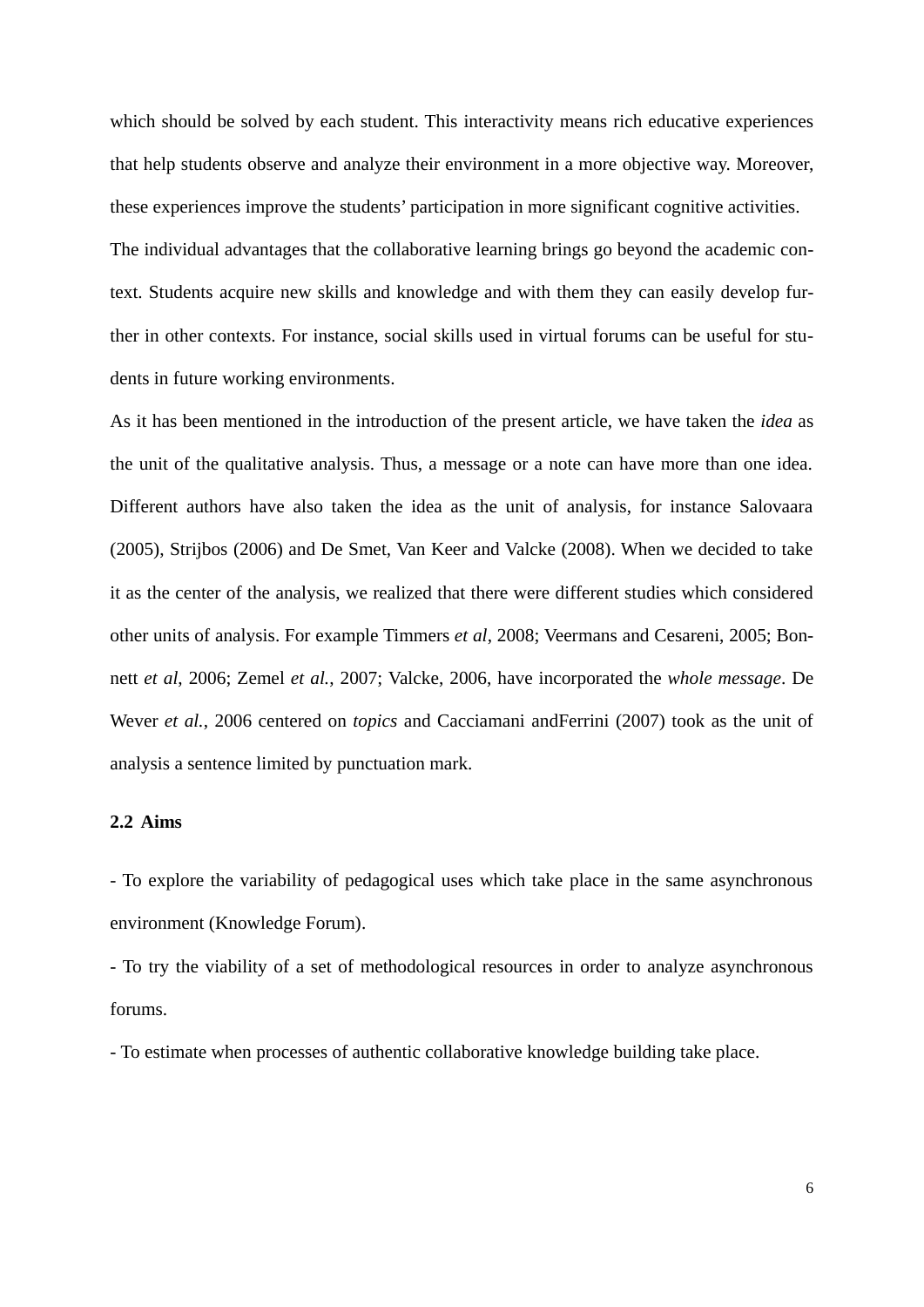#### **2.3 The research context**

At Lleida University, the Support Area to Innovation and e-Learning, which belongs to Educational Science Institute, is responsible for the introduction of ICT in the teaching and learning processes. Psychological and pedagogical aspects are used in order to create virtual quality learning.

Forums analyzed have been done in the collaborative virtual environment named Knowledge Forum. There have been multiple researchers who have done studies and research about CSCL in this collaborative environment. For example, De Laat (2000), Dillenbourg *et al.* (2001), Rahikainen *et al.* (2001), Kleine *et al.* (2002), Salovaara and Järvelä (2003), Russell and Perris (2003), Hakkarainen (2004), Salovaara (2005), Prinsen *et al.* (2007), Cacciamani and Ferrini (2007).

Ideas are the center of knowledge construction and they can be shown as a text, a graphic, a video or a drawing, and they constitute a Note, central unit of the analysis.

Notes can be catalogued depending on the type of communication (in a knowledge building speech or in an opinion speech). This label or scaffold is a helpful element in the process by which students show their ideas to others. This scaffolding process can be created for every database and it also facilitates ideas about how roles can be defined in the construction of critical thinking. Finally, the environment has resources to foster awareness through several indicators about individuals' participation in the group.

#### **2.4 Development**

First of all, participants answered a preliminary questionnaire. The reliability and validity of the questionnaire were studied beforehand, Verdú (2009). Furthermore, the pedagogic context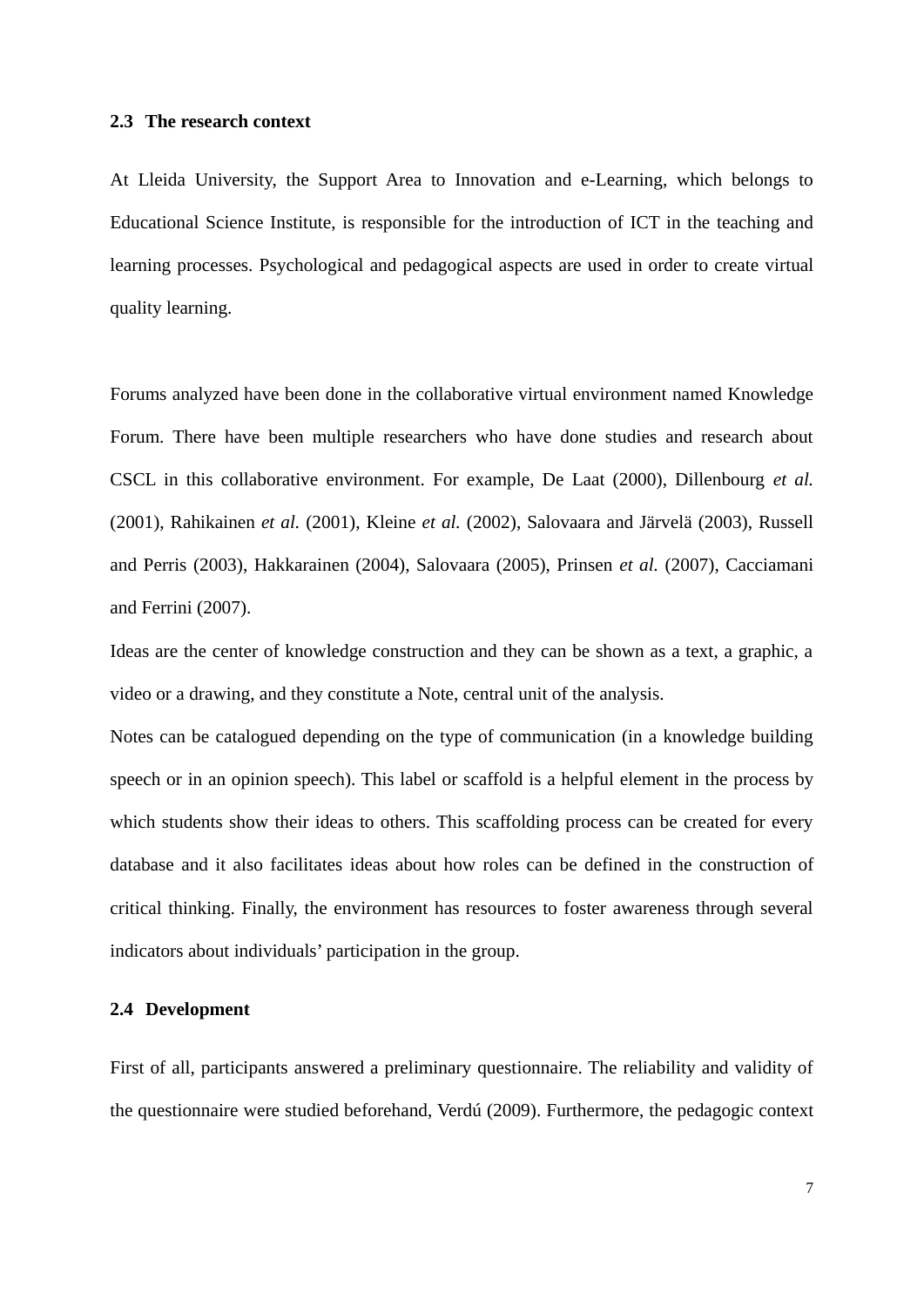where the forums took place was analyzed through semistructured interviews to professors.

Secondly, thirty forums of different university studies have been analyzed. The total number of participants was 644. Knowledge Forum has its own analytic tools which allow to gather quantitative data from the content of the forums. These tools facilitate the collection of data following the creation of notes and views, the notes that have been read by subjects, and so on.

There are also analytic tools which make it easier to analyze the vocabulary used and to gather and relate the interactivity among participants.

Finally, a qualitative analysis of the content was done. It consisted of a categorization of the message content using a category system (with a high level of reliability) Verdú (2009).

#### **3 RESULTS**

## **3.1 Pedagogic usage of the forums**

The thirty forums analysed are different among themselves in the procedure they have followed. As it can be seen in figure 2, in some forums, students were in groups of three or four participants and they had to develop a group activity entailing a final product. They were made aware that both procedure (knowledge building) and their production were being assessed.

In other forums students only exchanged information with the rest of the students and they weren't asked to carry out a final task. Therefore, only the procedure was being assessed. Instructions given at the beginning of a forum are very important, because a well-explained activity can be decisive for the forum's success. Not only have students a reference about what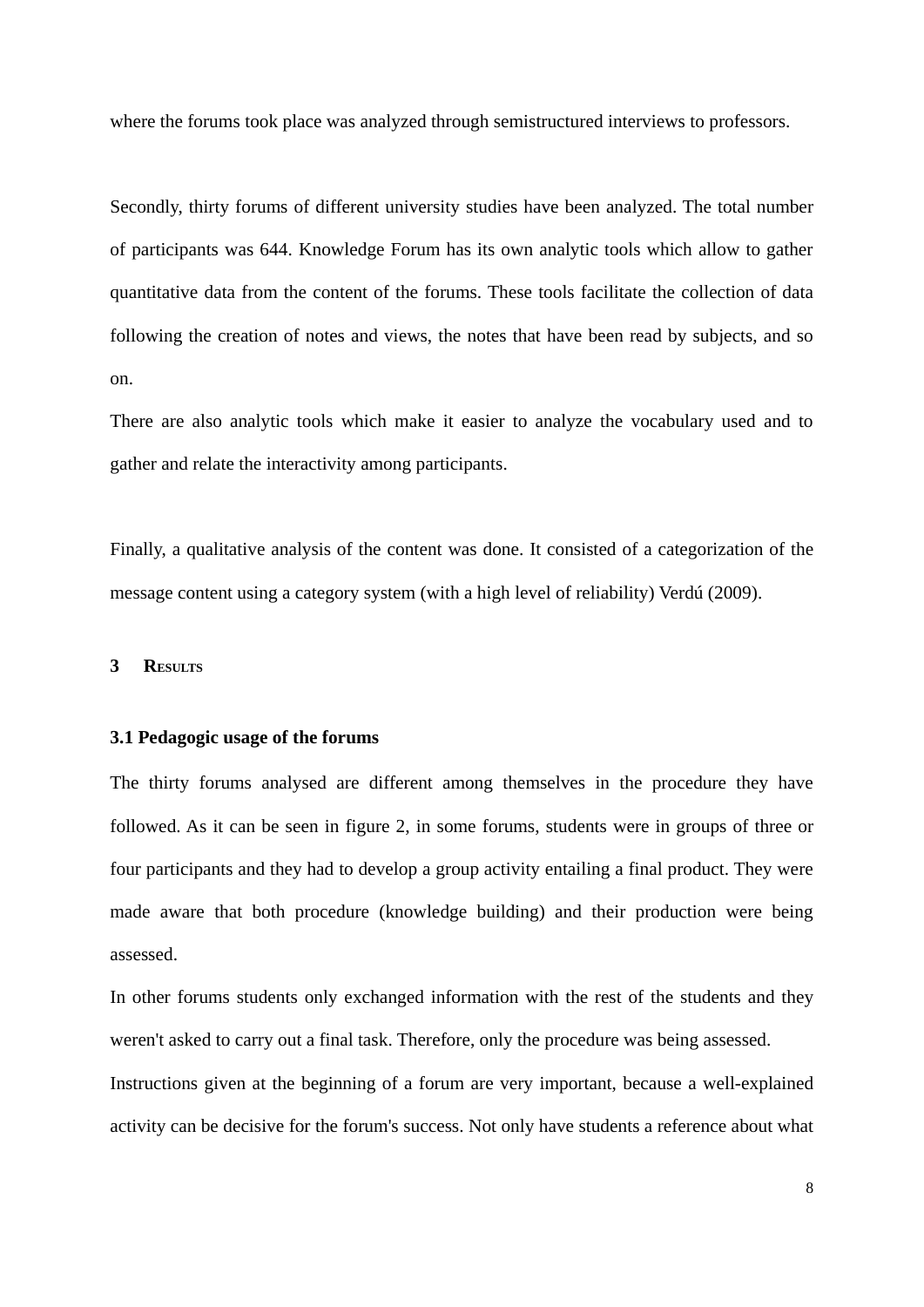they are expected to do, but they can also guess the aims of the forum and the knowledge they will have to build in it. Thus, the guidelines are crucial and they can be put forward as a question, a statement, an example, and so on. 3 of the analyzed forums do not have instructions and students have started them freely, the only information being the title of the forum. 9 forums of the ones analyzed have a specific topic, but they do not have a research question. And the rest of the forums analyzed, 18, have both instructions and a specific topic. Guidelines established by the tutor in order to guide the communication exchange are very interesting. Authors like Van Drie *et alt* (2005) have stated that these guides must be flexible, because if they are too rigid, they can hinder spontaneity and the conversation rhythm. At the same time, however, guidelines cannot be too open, because then, we can lose sight of the initial aims of the forum and new and different topics would arise. In the forums that we have analyzed we can observe that only 13 of them have been guided and 17 have not. Thus, only 45% have guides, and 55% don't have any kind of instructions, which is an important fact to take into account for the forum analysis.

The motivational design of a forum is very important, because it helps successful communication and promotes a high level of quality, Salovaara (2005). In the forums analyzed we observe that 18 out of the 30 forums do not have it.

Furthermore, it is very important to assess forum activity and make it an important part of the final mark of the subject, because if it is not evaluated, students will not participate with the same level of implication. There are only 4 forums out of the 30 analyzed that did not take the forum into account in the subjects' final evaluation.

Besides, previous experience in virtual forums is another crucial factor that must be taken into account. There are two possibilities: at the one end of the spectrum, students have experienced

9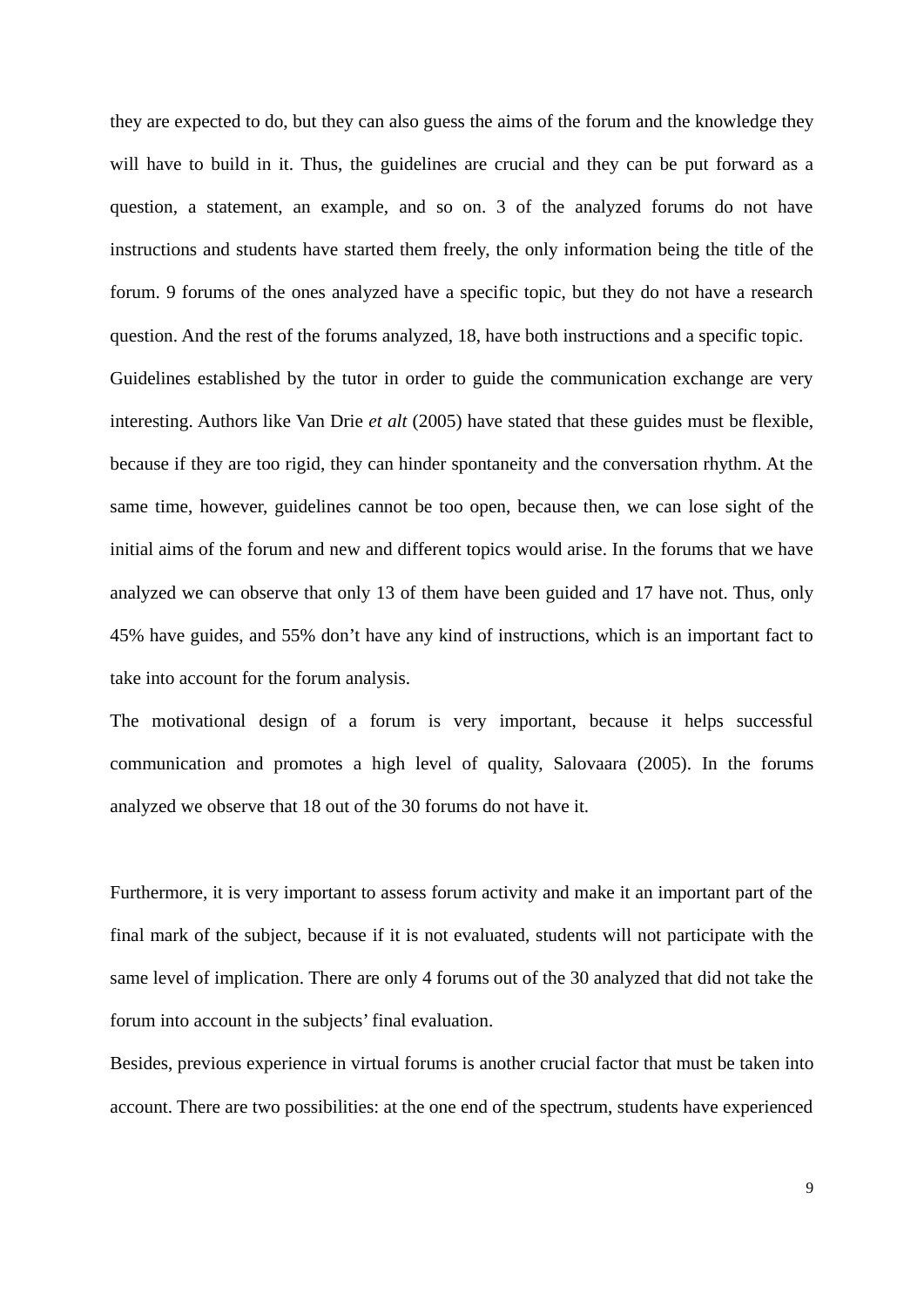virtual forums because they have participated in other subjects. At the other end of the spectrum, students have participated in a mock virtual forum before taking place in the first official virtual forum in the same subject. Results show that 14 forums out of the 30 analyzed had developed previous procedures and students from 16 forums had already participated in a previous one.

Now we have explained the characteristics of the subject research, we can proceed to expose data from previous questionnaires.

Answers from questionnaires reveal clear data to us worth analysing. Data from table 1 show us that students use the computer, basically as a tool for writing and for sending e-mails.

Picture programs are less used than text processor programs. 19.5% of the students need help in order to use these picture programs and 4.3% confirm that they have never used them at all.

The same happens with the usage of online database, 60% of students say that they search information in the Internet, but 27.6% of them need help for doing this search and 13.3% of students have never done it before.

Gathered data about students' attitudes about ICT show us a positive attitude towards it. As it can be observed in table 2, 80% of students state that ICT can improve their knowledge and 88% of them think that working in small groups is a good methodology and 62% say that ICT allows for communication among students and consequently, they can share experiences.

Once students had participated in forum activities and data was gathered, both quantitative and qualitative analysis was done.

After gathering the number of messages, the number of words of each forum and the number

10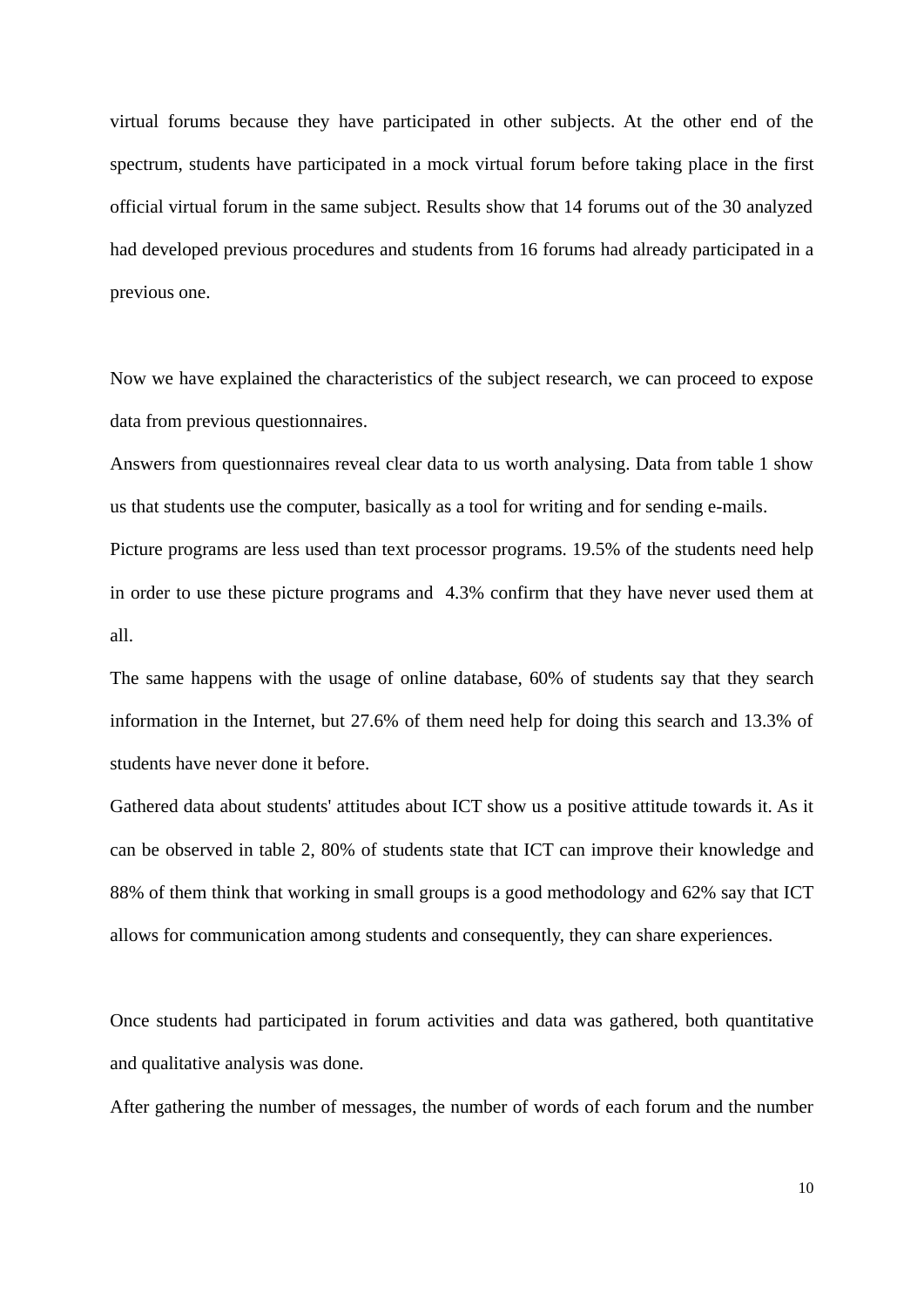of threads, in table 3 it can be observed that participation was very different in all the analyzed forums.

It can be appreciated, that the decrease in students enrolled, and students who have participated in forums effectively, can be caused by different factors. Firstly, subject aspects need to be borne in mind, such as methodology, forum topic or the tutor's role. Secondly, students are different among themselves in level of knowledge of ICT, in their ideas, in their points of view and so on. Finally, the teaching and learning setting is unique in every case.

As it can be observed in table 4, tutor participation is lower than students participation. This fact can reflect the change of role established with ICT, where students are more active and the tutor is the mediator of their learning process.

The number of, both, original and non-original (answers) notes have been gathered as it is shown in table 5. In order to collect data and to be able to analyze message threads in every forum, we have taken original messages and we have counted all messages included in each one. Every arrow indicates a different thread. Threads made in every forum reflect the diversity among forums, having more than 20 threads in forums 6,7,10 and only one in 1,2,3,4,17,18,19,20,21,22,23,24,25,26,27,30.

# **3.2 Qualitative analysis of forum contents**

The content of every message is analyzed in a qualitative way. In order for us to be able to do category analysis, messages were copied in a text processor and they were analyzed. The unit of analysis is the *idea*. This qualitative analysis of messages written by students has been done in two levels: first of all, according to the set of knowledge building process categories, which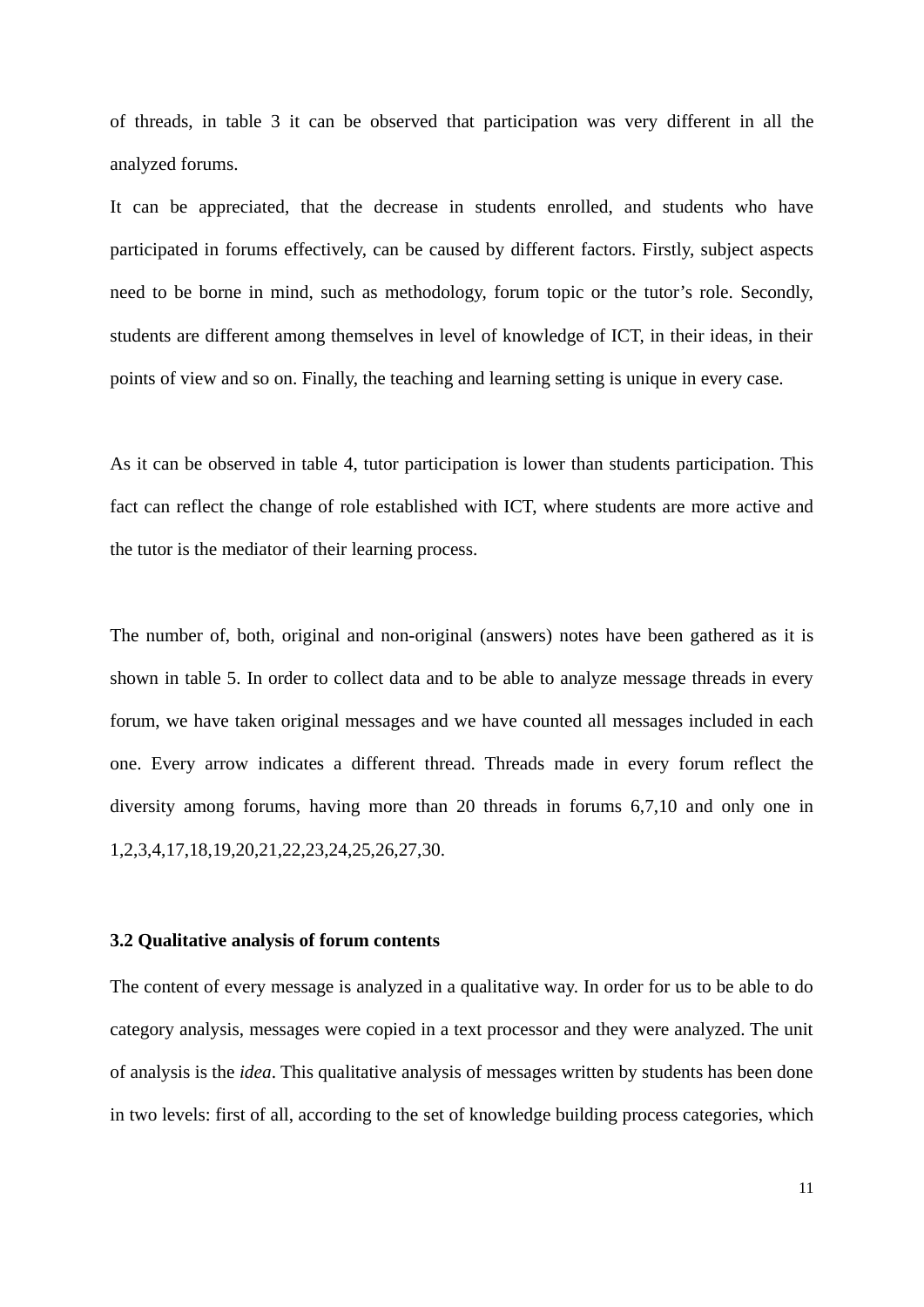was created taking into account Stahl's theory (2000) as it can be seen in table 6.

Once we have analyzed all messages in a text processor, we have counted how many categories have been used by every student and tutors. Besides, categories have been compared in order to establish the similarities and differences among them.

Regarding the set of knowledge building processes categories as a first level of analysis, we have also analyzed the data according to the categories (scaffolds) proposed by the Knowledge Forum environment, following Scardamalia (2004), which is the second level of analysis. There are two groups of categories: *opinion* (different opinion, reason, elaboration, evidence, example and conclusion) and *knowledge building* (I need to understand, new information, this theory cannot be explained and put knowledge together).

Under the same note or message, we can find several categories, because, as we have explained earlier, the unit of analysis is the idea. Hence, above all in long notes, we can find several categories of different levels. In table (table 7), the equivalence established between Collaborative knowledge construction process and Knowledge Forum categories can be observed.

As it can be observed in figure 3, where the set of knowledge building processes categories are shown, *explanation* is the most used category. Subjects write their opinions in forums without reading other notes and consequently, there is not interactivity or discussion. What they simply do is transmitting their own ideas and points of view.

The second used category is *clarification*. This can be referred to an individual or group clarification. Students can give evidence, examples and/or reasons to their peers. However,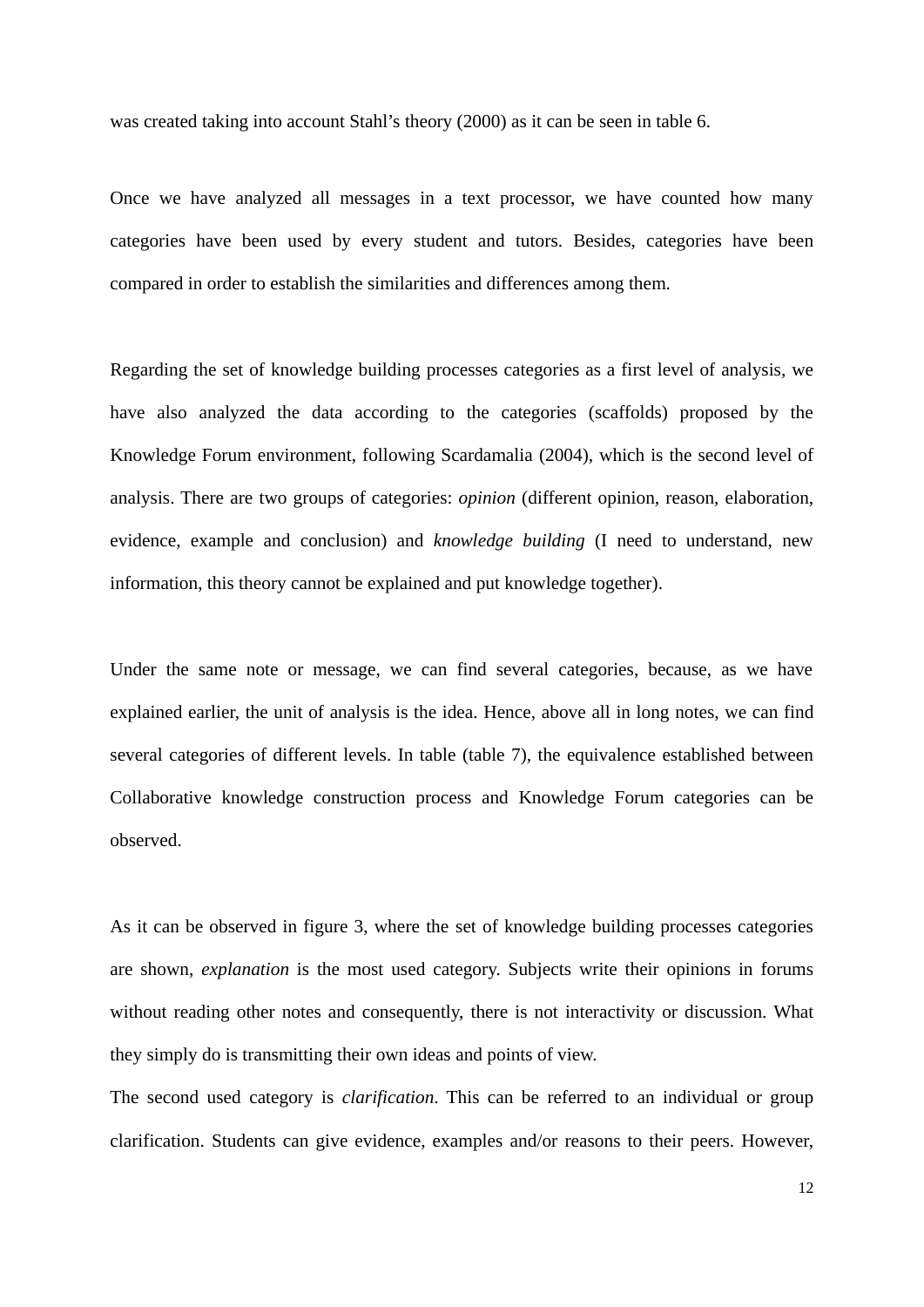this kind of group clarification sometimes is not the answer of a question or a demand, but it is an individual elaboration with the main aim of demonstrating to others, and especially to the teacher, their own knowledge about the topic of the forum.

Data obtained from Knowledge Forum categories make us aware of the fact that these ones are similar to Stahl's. These results are shown in figures 4 and 5, one of them with knowledge building categories and the other with opinion categories.

# **4 CONCLUSIONS**

According to students, their knowledge about ICT is high. Although there are programs that are not used and students affirm that they do not know them very well, generally ICT is valued positively.

The pedagogic uses of the collaborative environment Knowledge Forum in the three subjects analysed is not regular: it is different in substantial aspects as for example the role of the tutor, the motivational design and knowledge objects building.

What is considered a clue issue for CSCL is giving scaffolding throughout the activity, that is, if students have doubts and they need help, they can obtain answers and explanations so that they can solve them. Successful networking is another crucial aspect to avoid students' frustration or impatience and the feeling that they are wasting their time.

From our point of view, in order to analyze participation in forums, it is necessary to adopt a multiple methodological approach. Even though quantitative data show us that the level of participation is high, we cannot be so optimistic. As it is shown in table 3, it is necessary that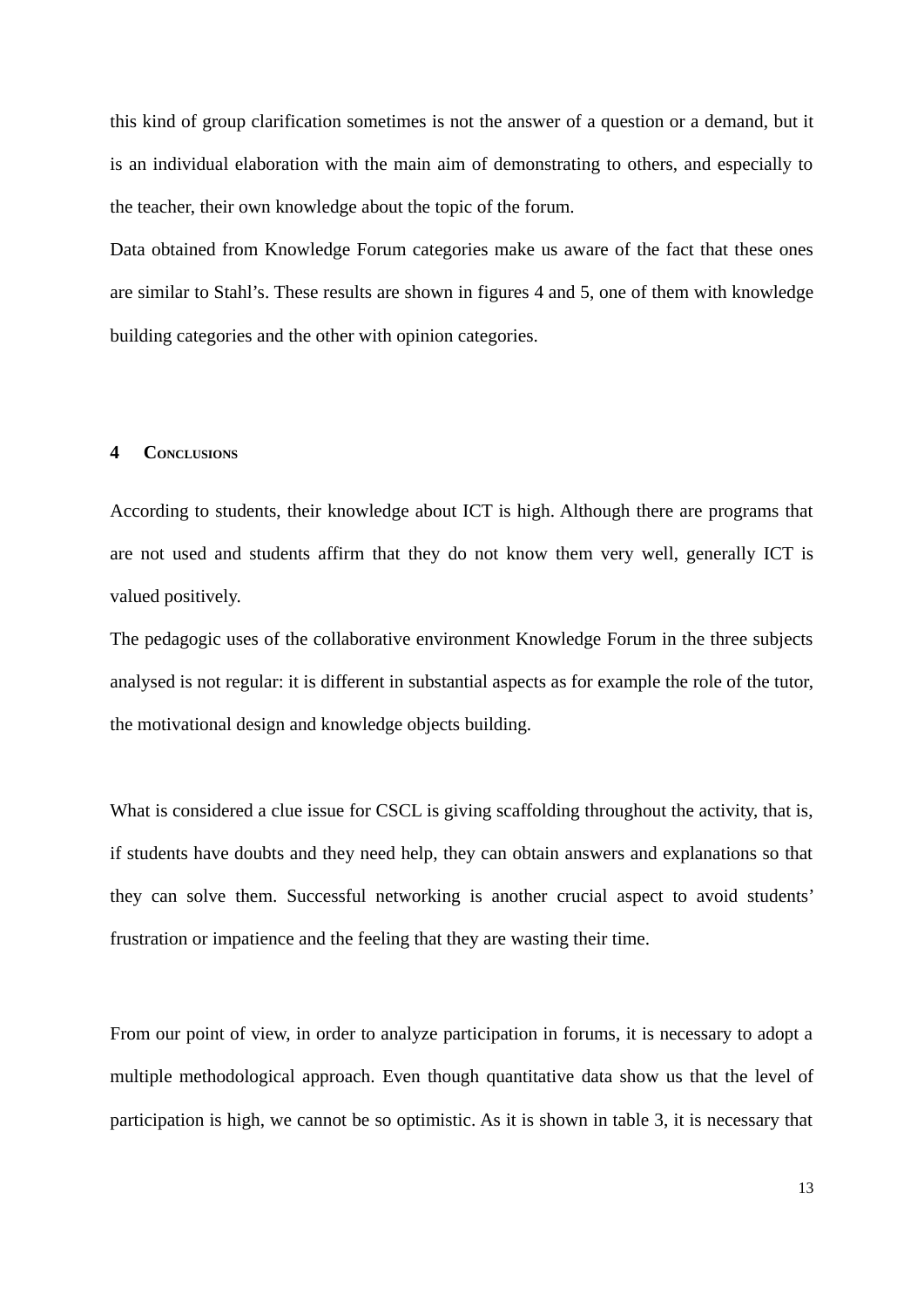students have a high level of motivation to foster participation because some of them have hardly participated in forums.

Qualitative analysis of message content according to Stahl shows us that categories from first levels (*explanation* and *clarification*) are the most used. *Discussion*, *negotiation* and *conclusion* are less used and on occasions they do not appear in the forum. Something similar happens in Kwnoledge Forum categories. In spite of the fact that there are a lot of messages referred to opinion and clarification categories or scaffolds, it is observed that there are very few messages with different opinions, asking for help, negotiating or concluding. These results are similar to those observed in the spontaneous usage of specific developed environments for collaborative knowledge building (Sanuy and Verdú, 2005) and (Sanuy and Verdú, 2006).

In this way, we have to consider that what is done in virtual forums mainly is to transmit information. Most participants only wrote their contribution without reading any other. They give personal points of view and opinions to others, including on certain occasions examples, evidence and elaborations. There is a lack of interactivity in which students ask doubts, expose problems, suggestions, and explain different ideas to those exposed previously in a reasonable way and with foundation. One possible explanation for these results is the lack of interest and motivation to read and think about other colleagues´ messages and ideas.

Seeing these results, it is possible to reach a conclusion: the participation in virtual teaching and learning environments does not guarantee collaborative knowledge building. Nevertheless, it is very important to enhance the pedagogic usage that technological tools offer us.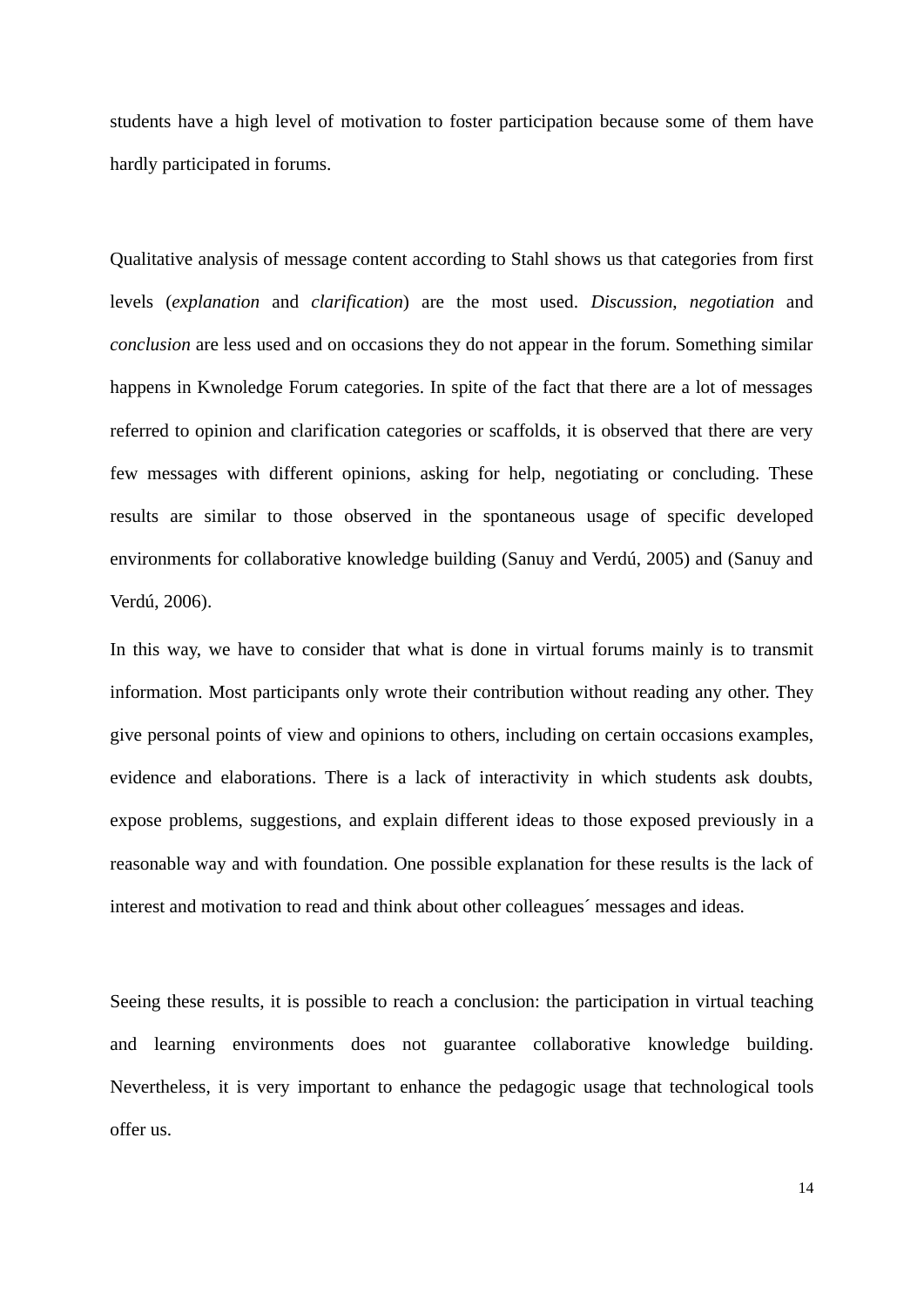In order to optimize the use of virtual forums, a key element seems to be the disposition of tools which enhance familiarity and motivation in order to exchange information with other participants and improve the level of discussion. This depends on cognitive, social, emotional, motivational and contextual variables (Häkkinen, 2004).

To optimize the usage of collaborative environments implies, first of all, the need to increase participation. Secondly, interactivity should be more significant. What we mean is that the exchange of information and the discussion interaction needs to be enhanced. And finally, interactivity needs to allow students to go further in group comprehension and in the formalization of shared knowledge.

This optimization suggests mainly three elements: to have similar interests among participants, to coordinate tasks and to take into account tutor actions. Therefore, in the first place, the group should establish several aims among all participants (for example to elaborate a knowledge object) and, in this way, participants would feel close to others, socially and emotionally (Kirschener and Van Bruggen, 2004). In the second place, it is important to achieve understanding about how they will carry out tasks, in what way they can achieve aims and establish coordination mechanisms.

The design of appropriate kinds of discourses and the usage of catalogued notes that can be observed in Knowledge Forum are resources, which are necessary, but not enough, for going further from simple explanation.

And thirdly, the tutor is also a clue character, (Black, 2002) since he/she brings a clear and concrete explanation to students referring to what they have to do. In this way, the tutor familiarizes students with the virtual environment, and advise them about adequate strategies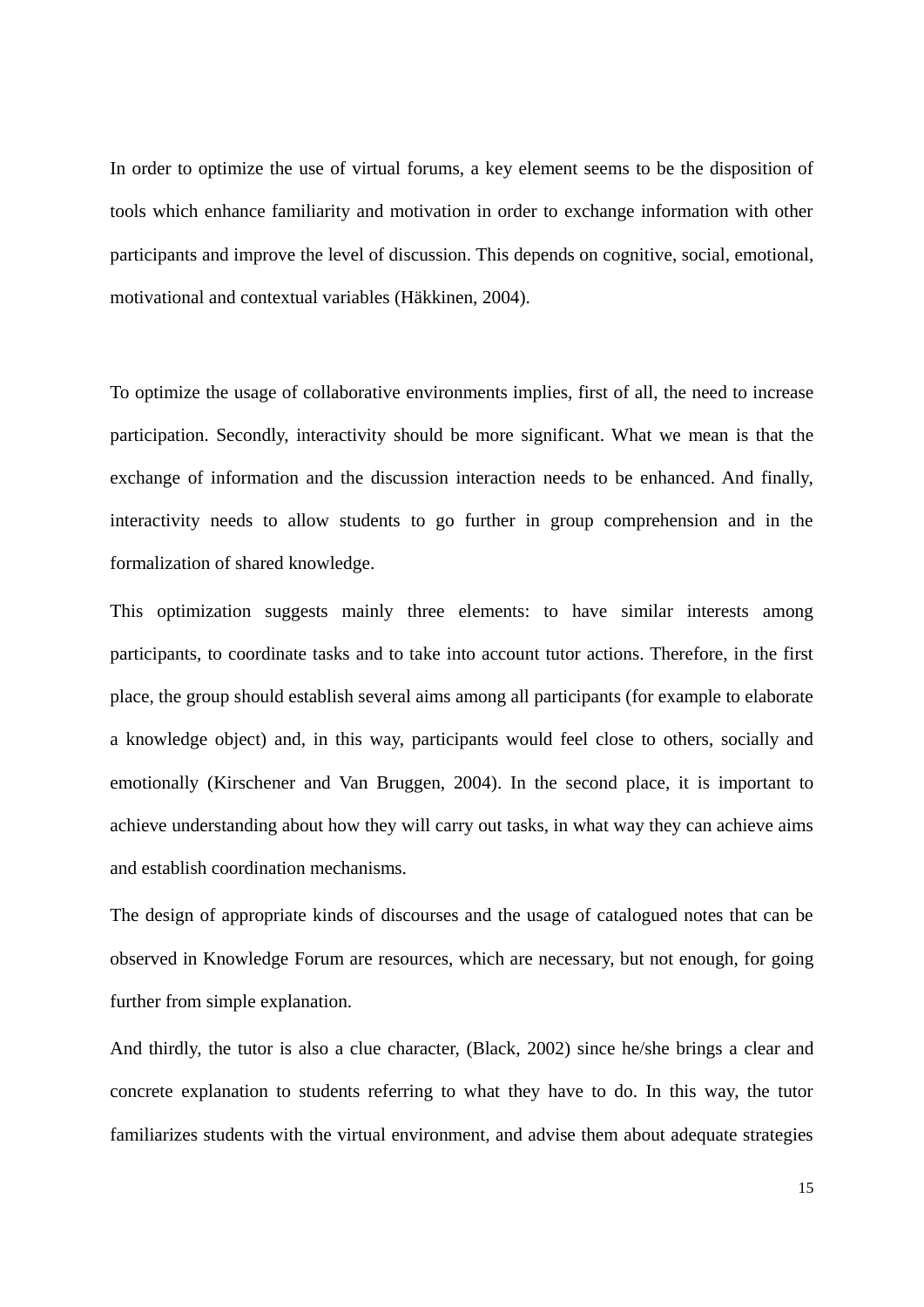to use. The tutor can also introduce metacognitive and self-regulation scaffolds during the activity process and obviously in the moment of assessing educative experiences.

# **5 REFERENCES**

Addison, P. A. and Hutcheson, V. K. (2001). The importance of prior knowledge to new learning. Teaching and learning forum 2001. http://lsn.curtin.edu.au/tlf/tlf2001/addison.html (accessed 24/11/08)

Black,G. (2002). Student assessment of virtual teams in an online management course. Journal of business administration online, 1 (2)

Cacciamani, S; Ferrini, T (2007). Costruire conoscenza in un corso universitario on line è davvero possibile? TD40 numero 1-2007, 28 – 36

De Laat et alt (2000). Supporting a community of practice: the role of workers as learners. Paper presented at Ed-Media, Montreal, Canada June 26-July 1, 2000

De Wever, B., Schellens, T., Valcke, M., & Van Keer, H. (2006). Content analysis schemes to analyze transcripts of online asynchronous discussion groups: A review. Comput.Educ., 46(1), 6-28.

Dewiyanti, S., Brand-Gruwel, S., Jochems, W., & Broers, N. J. (2007). Students' experiences with collaborative learning in asynchronous computer-supported collaborative learning environments. Comput.Hum.Behav., 23(1), 496-514. www.sciencedirect.com (accessed 28/04/08)

Dillenbourg, P; Eurelings, A; & Hakkarainen, K. (2001) Beyond "Sitting Next to Each Other": A Design Experiment on Knowledge Building in Teacher Education. Proceedings of the first European conference on computer-supported collaborative learning, Maastricht, March 22-24, 2001 (pp. 20-28).

Hakkarainen, K. (2004). Emergence of Progressive-Inquiry Culture in Computer-Supported Collaborative Learning. Learning Environments Research 6: 199–220, 2003. Kluwer Academic Publishers. Printed in the Netherlands.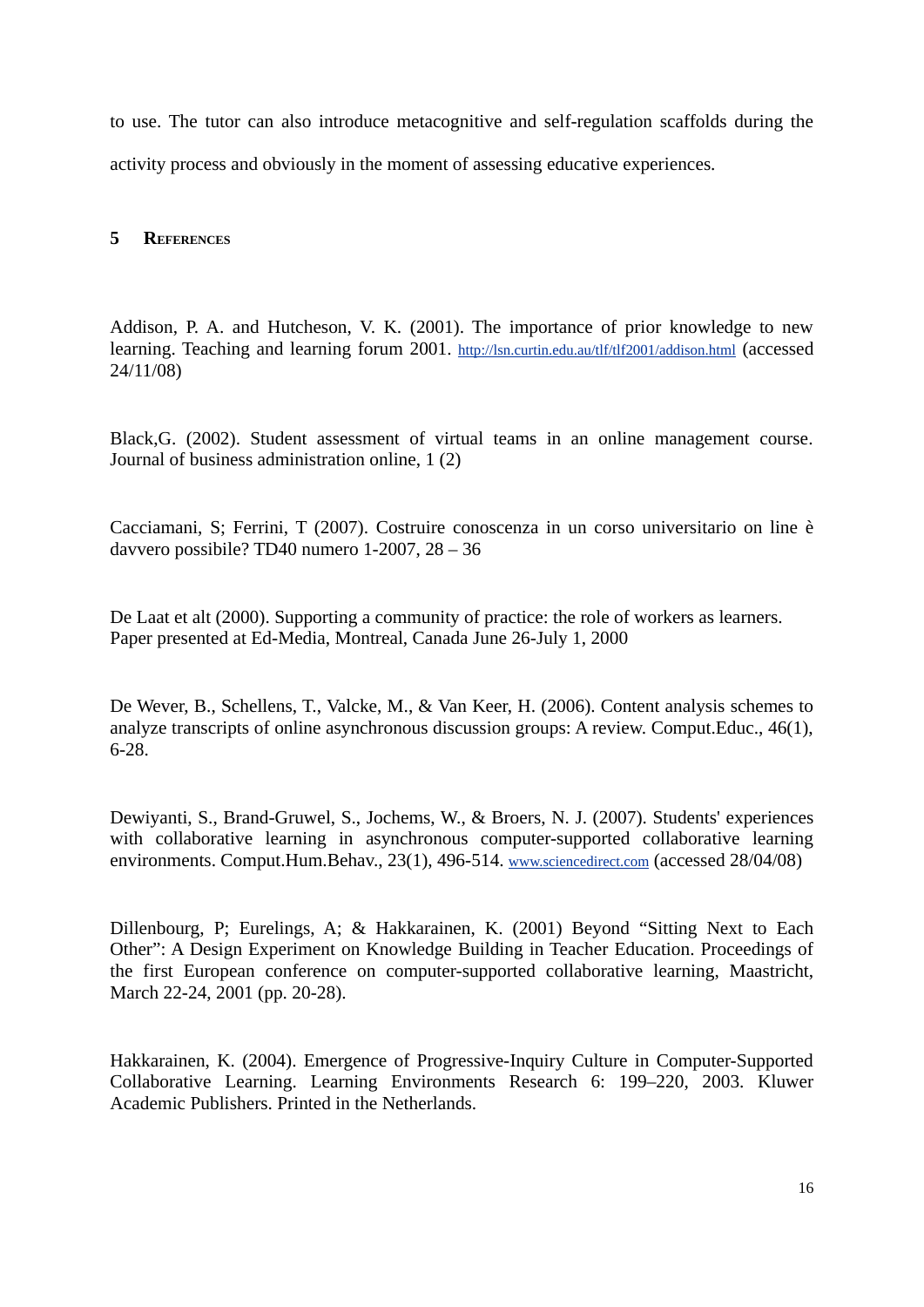Häkkinen, P. (2004). What makes learning and understanding in virtual teams so difficult? Cyberpsychology & Behaviour, Volume 7, Number 2, pp. 201-206. doi:10.1089/109493104323024465

Kirschener, P., & Van Bruggen, J. (2004). Learning and understanding in virtual teams. Cyberpsychology & Behaviour Volume 7, Number 2,

Kleine, J; De Laat, M van der Meijden, H. (2002). Seeking attunement in collaborative learning. Paper presented at ISCRAT 2002, Ámsterdam

Koschmann, T. (1996). CSCL: Theory and practice of an emerging paradigm Lawrence Erlbaum Associates, Inc

Prinsen, F., Volman, M. L. L., & Terwel, J. (2007). The influence of learner characteristics on degree and type of participation in a CSCL environment. British Journal of Educational Technology, 38(6), 1037-1055. doi:10.1111/j.1467-8535.2006.00692.x

Rahikainen, M., Lallimo, J., & Hakkarainen, K. (2001). Progressive inquirí in CSILE environment: teacher guidance and students' engagement. http://www.helsinki.fi/science/networkedlearning/texts/rahikainenetal2001. (accessed 09/12/08)

Russell, A; Perris, K. (2003). Telementoring in Community Nursing: a shift from dyadic to communal models of learning and professional development. Mentoring and Tutoring, Vol. 11, No. 2, August 2003

Salovaara, H., & "Järvelä, S. (2003). Student's strategic actions in computer-supported collaborative learning. Learning Environments Research, pp. 267-285. Learning Environments Research http://www.springerlink.com/content/u115125114738621/fulltext.pdf (accessed 21/11/08)

Salovaara, H. (2005). An exploration of students' strategy use in inquiry based computersupported collaborative learning. J.Comput.Assisted Learn., 21(1; 1), 39-52. Journal of Computer Assisted Learning Periodical, Abbrev:J.Comput.Assisted Learn. Pub Year:2005 Pub Date Free Form:02 Volume:21 Issue:1 Start Page:39 Other Pages:52

Sanuy, J; Verdú. N (2005) Construcción colaborativa de conocimientos por parte de estudiantes universitarios, mediante un programa informático de aprendizaje colaborativo. IV Jornadas de desarrollo humano y educación. Alcalá de Henares.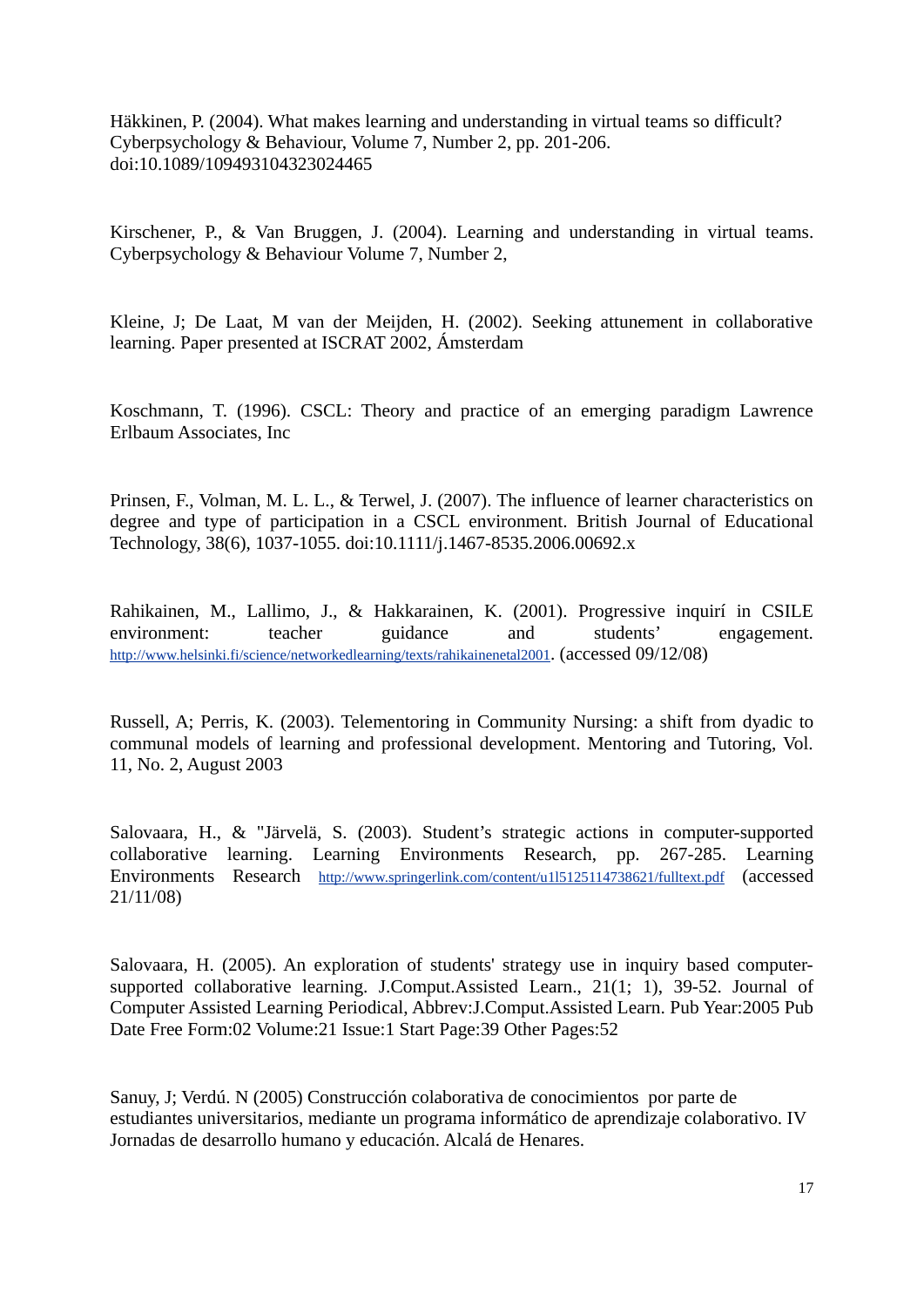Sanuy, J; Verdú, N (2006) Anàlisi i comparativa quantitativa i qualitativa de fòrums virtuals realitzats a dos plataformes diferents (WebCT i Sakai) als primers quadrimestres dels cursos 2004/05 i 2005/06 a la Universitat de Lleida". Al "IV Congrés Internacional: Docència Universitària i Innovació". Barcelona 5, 6 i 7 de juliol de 2006.

Scardamalia, M. (2004). CSILE/Knowledge Forum. In Education and technology: An encyclopedia (pp. 183-192). Santa Barbara: ABCCLIO.

Stahl, G. (2000). A model of collaborative learning. Fourth Internacional Conference of the Learning Sciences (pp. 70-77). Mahwah, NJ: Erlbaum.: Retrieved from http://www.umich.edu/~icls/proceedings/pdf/Stahl.pd (accessed 01/02/08)

Stahl, G., Koschmann, T., & Suthers, D. D. (2006). Computer-supported collaborative learning. In R. K. Sawyer (Ed.), The cambridge handbook of: The learning sciences. (pp. 409- 425) Cambridge University Press.

Van Drie, J., van Boxtel, C., Jaspers, J., & Kanselaar, G. (2005). Effects of representational guidance on domain specific reasoning in CSCL. Comput.Hum.Behav., 21(4), 575-602.

Van Drie, J., van Boxtel, C., & van der Linden, J. L. (2006). Historical reasoning in a computer-supported collaborative learning environment. In A. M. O'Donnell, C. E. Hmelo-Silver & G. Erkens (Eds.), Collaborative learning, reasoning, and technology. (pp. 265-296) Lawrence Erlbaum Associates Publishers.

Veermans, M., & Cesareni, D. (2005). The nature of the discourse in webbased collaborative learning environments: Case studies from tour different countries. Comput.Educ., 45(3), 316- 336.

Verdú, N. (2009). Entornos de enseñanza y aprendizaje virtuales en la docencia universitaria: el aprendizaje colaborativo mediado por ordenador. Tesis doctoral. Departamento de pedagogía y psicología. Universidad de Lleida.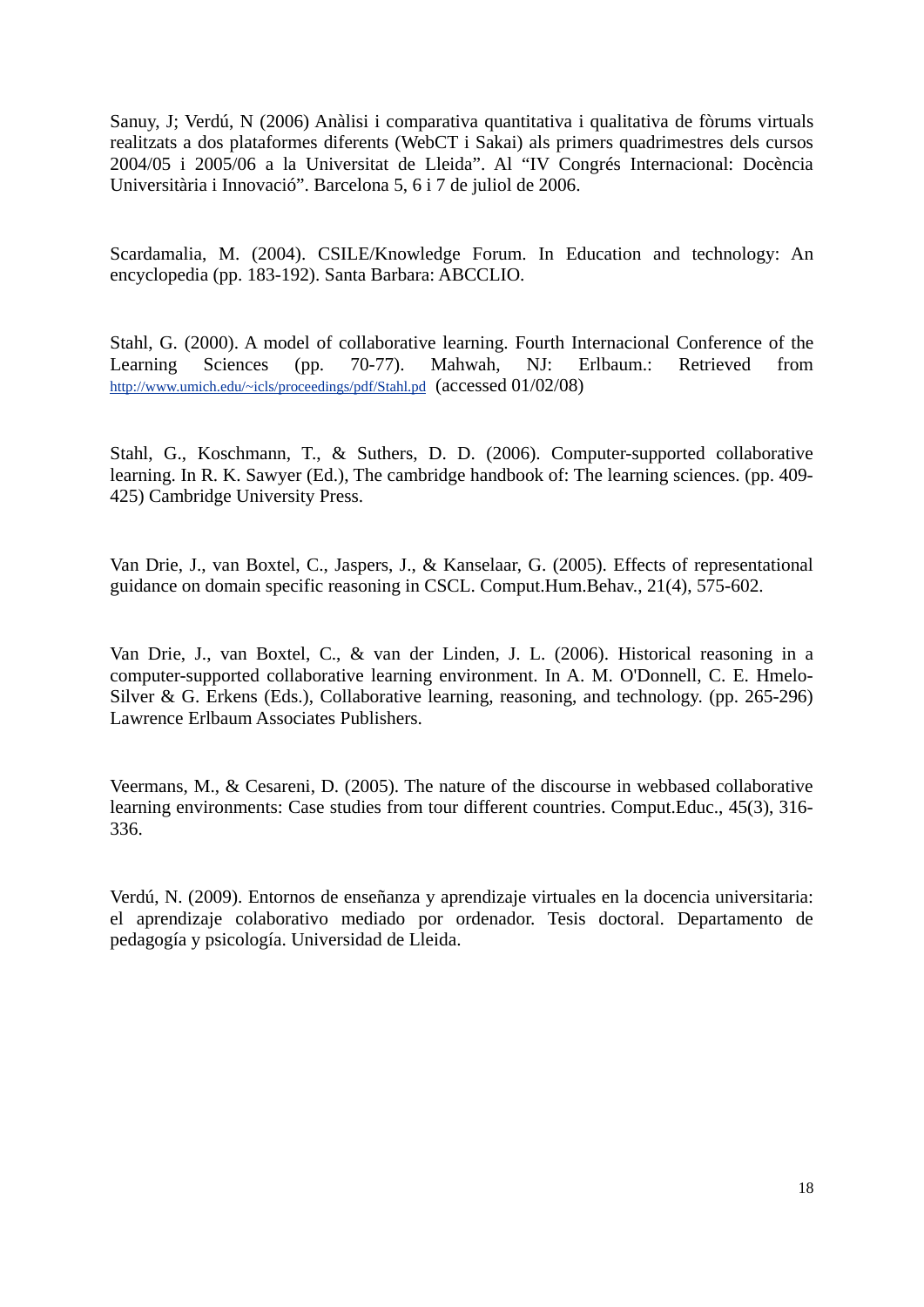

Figure 1. A set of knowledge building process categories

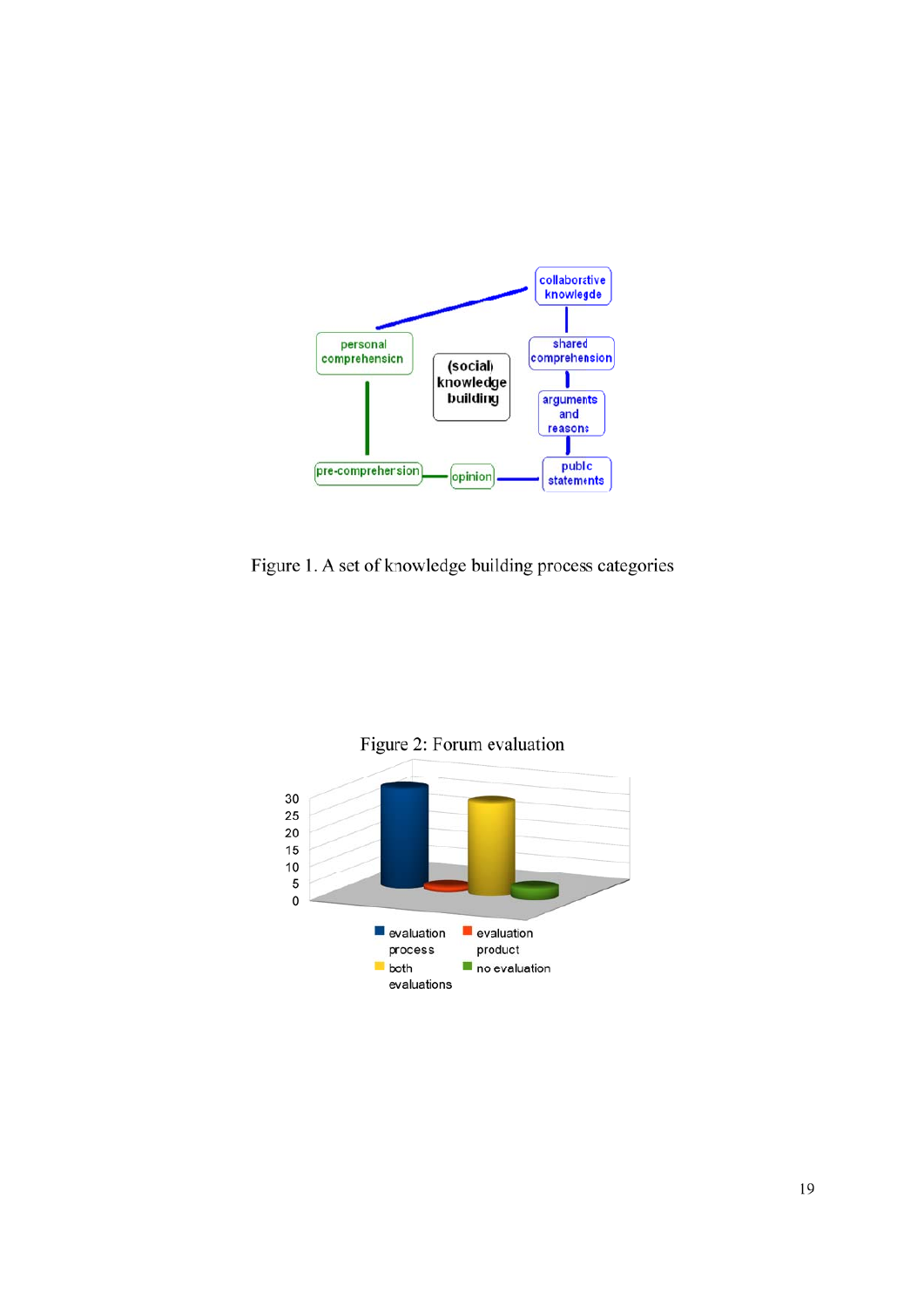# Indicate your ability for using these programs

- text processor

- e-mail

- picture programs

- online database

Table 1: Level of autonomy in using tools

Tick those items which are relevant for you to indicate your agreement with the following statements

- I think that ICT can improve my knowledge

- I feel comfortable working in a group

- I would like to share information and ideas with people with whom I have similar interests

- ICT allows sharing personal experiences in an effective way

- I like working with a computer in small groups

Table 2: Attitudes towards ICT

| Subject     | Number of<br>students | Number of<br>participants | <b>Messages</b> | Tutor mes-<br>sages | Students mes-<br>sages | Number of<br>words |
|-------------|-----------------------|---------------------------|-----------------|---------------------|------------------------|--------------------|
| Max         | 85                    | 114                       | 300             | 39                  | 266,00                 | 50.239,00          |
| Min         |                       |                           |                 |                     | 11,00                  | 960,00             |
| <b>MEAN</b> | 31,27                 | 25,70                     | 73,73           | 8,67                | 61,73                  | 10.921,27          |
| <b>SD</b>   | 21,85                 | 24,81                     | 71,72           | 11,25               | 60,24                  | 13.387,61          |

Table 3: Forum participation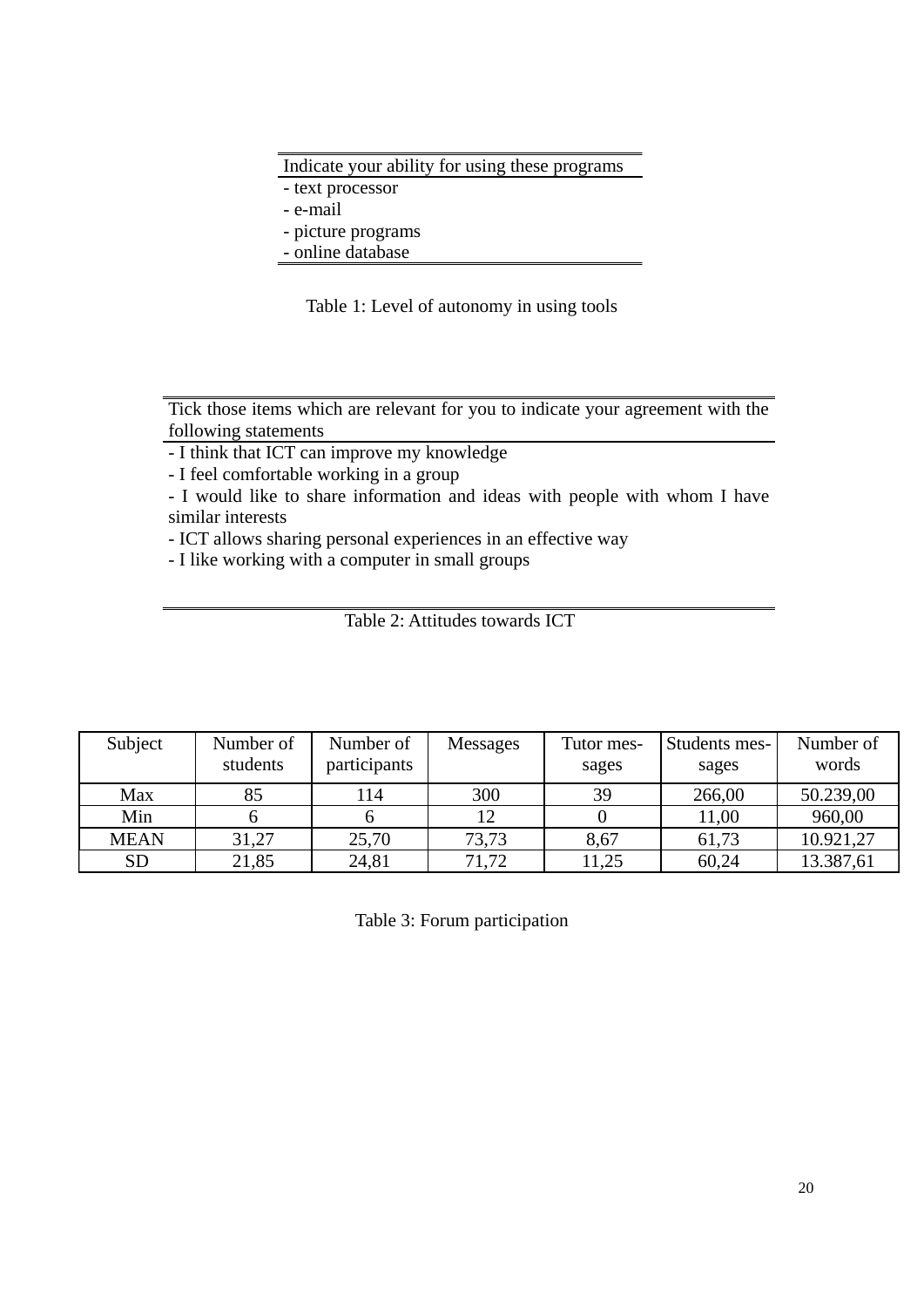| Subject     | Messages | Tutor<br>messages | Student<br>messages |
|-------------|----------|-------------------|---------------------|
| Max         | 300      | 39                | 266,00              |
| Min         | 12       |                   | 11,00               |
| <b>MEAN</b> | 73,73    | 8,67              | 61,73               |
|             | 71.72    | (1.25)            | 60.24               |

Table 4: Tutor and student messages

| Subject        | Original messages | Threads        | Messages for each thread                                                                                                      |
|----------------|-------------------|----------------|-------------------------------------------------------------------------------------------------------------------------------|
| $\mathbf{1}$   | $\mathbf{1}$      | $\mathbf{1}$   | 62                                                                                                                            |
| $\overline{2}$ | $\mathbf{1}$      | $\mathbf{1}$   | 36                                                                                                                            |
| 3              | $\mathbf{1}$      | $\mathbf{1}$   | 56                                                                                                                            |
| $\overline{4}$ | $\mathbf{1}$      | $\mathbf{1}$   | 93                                                                                                                            |
| 5              | 175               | 15             | 2/2/2/2/3/2/2/2/2/2/2/2/2/2/2                                                                                                 |
| 6              | 169               | 25             | 2/3/2/2/2/2/2/2/2/2/2/2/2/2/                                                                                                  |
|                |                   |                | 2/2/2/2/2/2/2/3/2/2/2/2/2/                                                                                                    |
|                |                   |                | $\overline{2}$                                                                                                                |
| $\tau$         | 170               | 30             | 222222222222                                                                                                                  |
|                |                   |                | $2 \rightarrow 2 \rightarrow 2 \rightarrow 2 \rightarrow 2 \rightarrow 2 \rightarrow 2$                                       |
|                |                   |                | 2222222222222                                                                                                                 |
|                |                   |                | $2 \rightarrow 2 \rightarrow 2 \rightarrow 2 \rightarrow 2 \rightarrow 2 \rightarrow 2$                                       |
| 8              | 34                | $\overline{4}$ | $\rightarrow$ 2 $\rightarrow$ 2 $\rightarrow$ 2 $\rightarrow$ 2                                                               |
| 9              | 14                | 5              | 6/2/2/2/2                                                                                                                     |
| 10             | 257               | 36             | 2222222222222                                                                                                                 |
|                |                   |                | $2 \rightarrow 2 \rightarrow 2 \rightarrow 2 \rightarrow 2 \rightarrow 2 \rightarrow 2$                                       |
|                |                   |                | $\rightarrow$ 3 $\rightarrow$ 2 $\rightarrow$ 4 $\rightarrow$ 2 $\rightarrow$ 2 $\rightarrow$ 2 $\rightarrow$ 3 $\rightarrow$ |
|                |                   |                | $2 \rightarrow 2 \rightarrow 2 \rightarrow 2 \rightarrow 2 \rightarrow 2 \rightarrow 2 \rightarrow 2$                         |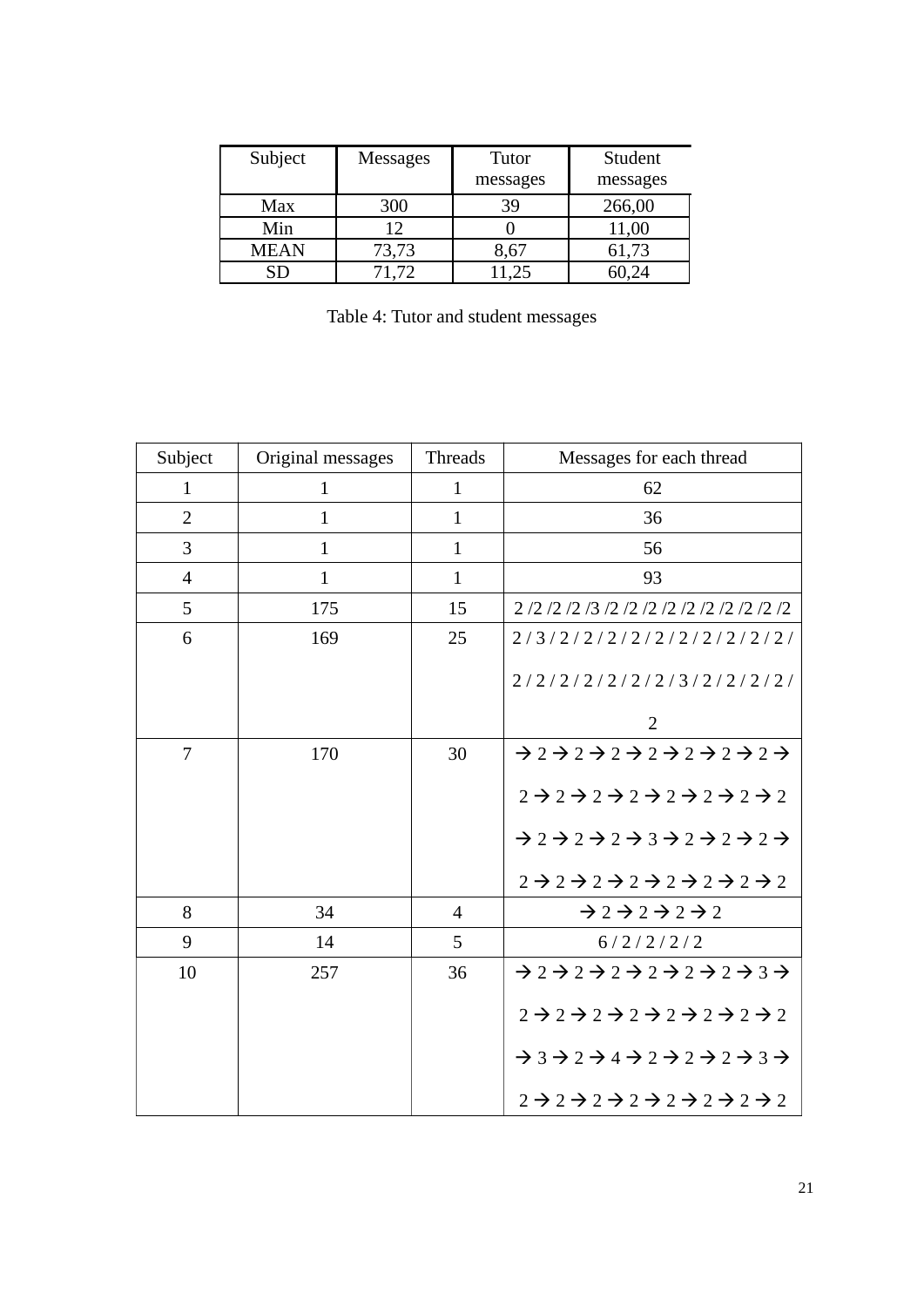|    |              |              | $\rightarrow$ 2 $\rightarrow$ 2 $\rightarrow$ 2 $\rightarrow$ 2 $\rightarrow$ 4                                               |
|----|--------------|--------------|-------------------------------------------------------------------------------------------------------------------------------|
| 11 | 162          | 15           | 22222222222222                                                                                                                |
|    |              |              | $2 \rightarrow 2 \rightarrow 5 \rightarrow 2 \rightarrow 2 \rightarrow 2 \rightarrow 2 \rightarrow 2$                         |
| 12 | 36           | 10           | $\rightarrow$ 3 $\rightarrow$ 2 $\rightarrow$ 2 $\rightarrow$ 2 $\rightarrow$ 2 $\rightarrow$ 2 $\rightarrow$ 2 $\rightarrow$ |
|    |              |              | $2 \rightarrow 2 \rightarrow 3$                                                                                               |
| 13 | 34           | 8            | $\rightarrow$ 2 $\rightarrow$ 2 $\rightarrow$ 2 $\rightarrow$ 4 $\rightarrow$ 2 $\rightarrow$ 3 $\rightarrow$ 2 $\rightarrow$ |
|    |              |              | $\overline{2}$                                                                                                                |
| 14 | 33           | 10           | $\rightarrow$ 3 $\rightarrow$ 2 $\rightarrow$ 3 $\rightarrow$ 2 $\rightarrow$ 2 $\rightarrow$ 2 $\rightarrow$ 2 $\rightarrow$ |
|    |              |              |                                                                                                                               |
|    |              |              | $2 \rightarrow 2 \rightarrow 2$                                                                                               |
| 15 | 51           | 11           | $\rightarrow$ 2 $\rightarrow$ 3 $\rightarrow$ 2 $\rightarrow$ 2 $\rightarrow$ 2 $\rightarrow$ 2 $\rightarrow$ 2 $\rightarrow$ |
|    |              |              | $2 \rightarrow 2 \rightarrow 2 \rightarrow 2$                                                                                 |
| 16 | 36           | 6            | $\rightarrow$ 3 $\rightarrow$ 2 $\rightarrow$ 2 $\rightarrow$ 2 $\rightarrow$ 2 $\rightarrow$ 2                               |
| 17 | $\mathbf{1}$ | $\mathbf{1}$ | 12                                                                                                                            |
| 18 | $\mathbf{1}$ | $\mathbf{1}$ | 24                                                                                                                            |
| 19 | $\mathbf{1}$ | $\mathbf{1}$ | 17                                                                                                                            |
| 20 | $\mathbf{1}$ | $\mathbf{1}$ | 17                                                                                                                            |
| 21 | $\mathbf{1}$ | $\mathbf{1}$ | 14                                                                                                                            |
| 22 | 100          | $\mathbf{1}$ | $\mathbf{1}$                                                                                                                  |
| 23 | $\mathbf{1}$ | $\mathbf{1}$ | 39                                                                                                                            |
| 24 | $\mathbf{1}$ | $\mathbf{1}$ | 45                                                                                                                            |
| 25 | $\mathbf{1}$ | $\mathbf{1}$ | 35                                                                                                                            |
| 26 | $\mathbf{1}$ | $\mathbf{1}$ | 26                                                                                                                            |
| 27 | $\mathbf{1}$ | $\mathbf{1}$ | 50                                                                                                                            |
| 28 | 119          | 16           | $\rightarrow$ 5 $\rightarrow$ 2 $\rightarrow$ 2 $\rightarrow$ 2 $\rightarrow$ 2 $\rightarrow$ 2 $\rightarrow$ 2 $\rightarrow$ |
|    |              |              | $2 \rightarrow 2 \rightarrow 2 \rightarrow 4 \rightarrow 2 \rightarrow 2 \rightarrow 2 \rightarrow 4$                         |
|    |              |              | $\rightarrow$ 3                                                                                                               |
| 29 | 3            | $\tau$       | $\rightarrow$ 2 $\rightarrow$ 1 $\rightarrow$ 1 $\rightarrow$ 1 $\rightarrow$ 2 $\rightarrow$ 1 $\rightarrow$ 1               |
| 30 | $\mathbf{1}$ | $\mathbf{1}$ | 57                                                                                                                            |

Table 5: Message threads

| Explanation Students manifest their points of view, their personal opinion |
|----------------------------------------------------------------------------|
|----------------------------------------------------------------------------|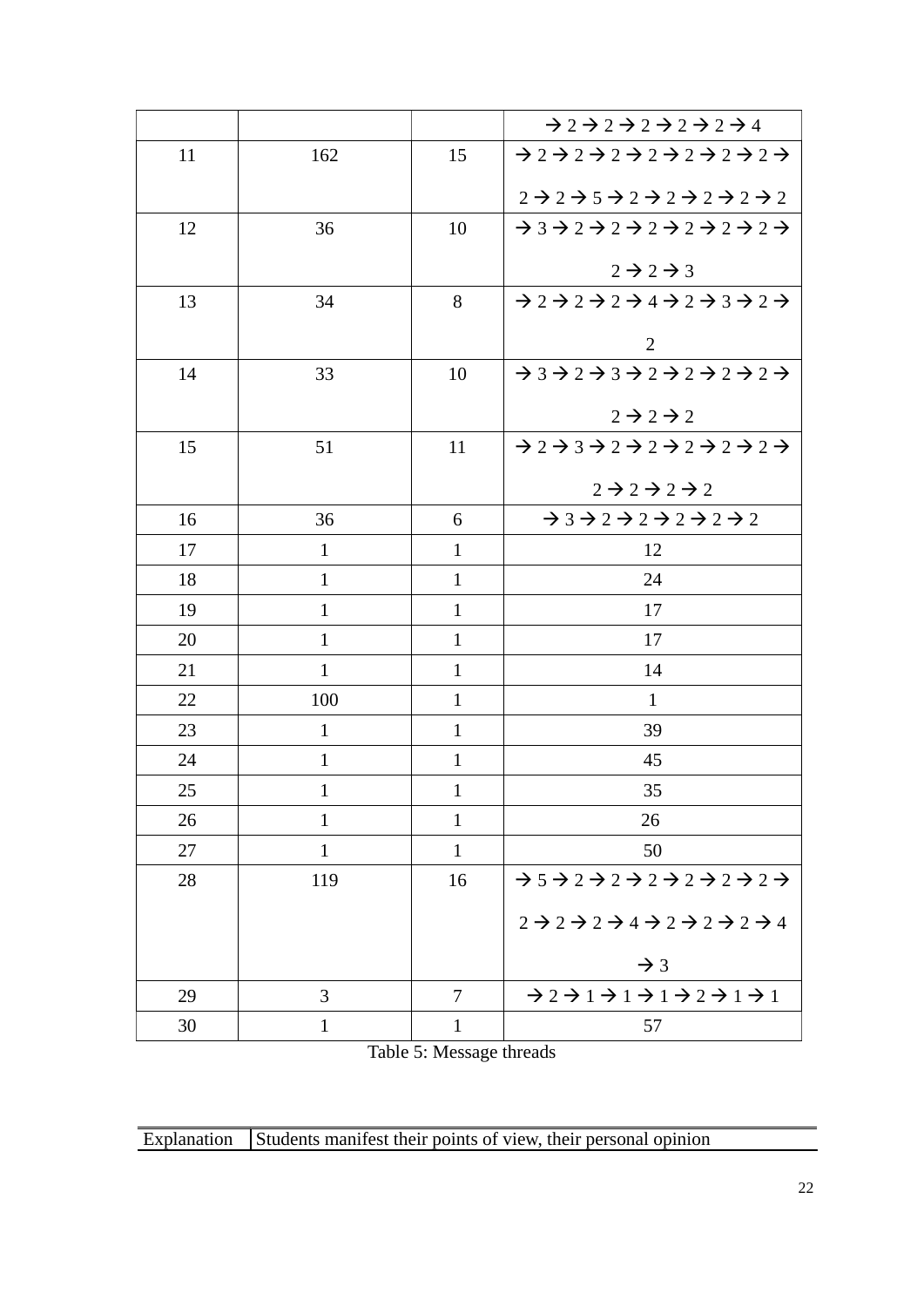| Discussion    | Students explain different ideas                                           |  |  |
|---------------|----------------------------------------------------------------------------|--|--|
| Clarification | Students elaborate explanations based on theory, examples and evidences    |  |  |
|               |                                                                            |  |  |
|               | to explain better their own ideas to other participants.                   |  |  |
| Negotiation   | Students propose solutions and other ideas to their classmates in order to |  |  |
|               |                                                                            |  |  |
|               | reach a consensus.                                                         |  |  |
| Conclusion    | Students reach conclusions through the ideas exposed in forums             |  |  |
|               |                                                                            |  |  |

Table 6: Collaborative knowledge construction process categories (CKCPC)

| <b>CKCPC</b>  | Knowledge Forum: knowledge       | Knowledge Forum:       |
|---------------|----------------------------------|------------------------|
|               | building                         | opinion                |
| Explanation   |                                  | Opinion (OP)           |
| Explanation   | I need to understand             |                        |
|               | New information                  |                        |
| Discussion    | This theory can not be explained | Different opinion (DO) |
| Clarification | New information for clarifying   | Reason (RE)            |
|               |                                  | Elaboration (EL)       |
|               |                                  | Evidence (EV)          |
|               |                                  | Example (EX)           |
| Negotiation   | A better theory                  |                        |
| Conclusion    | Put our knowledge together       | Conclusion(CO)         |

Table 7: Relationship between Collaborative knowledge construction process and Knowledge Forum scaffolds categories